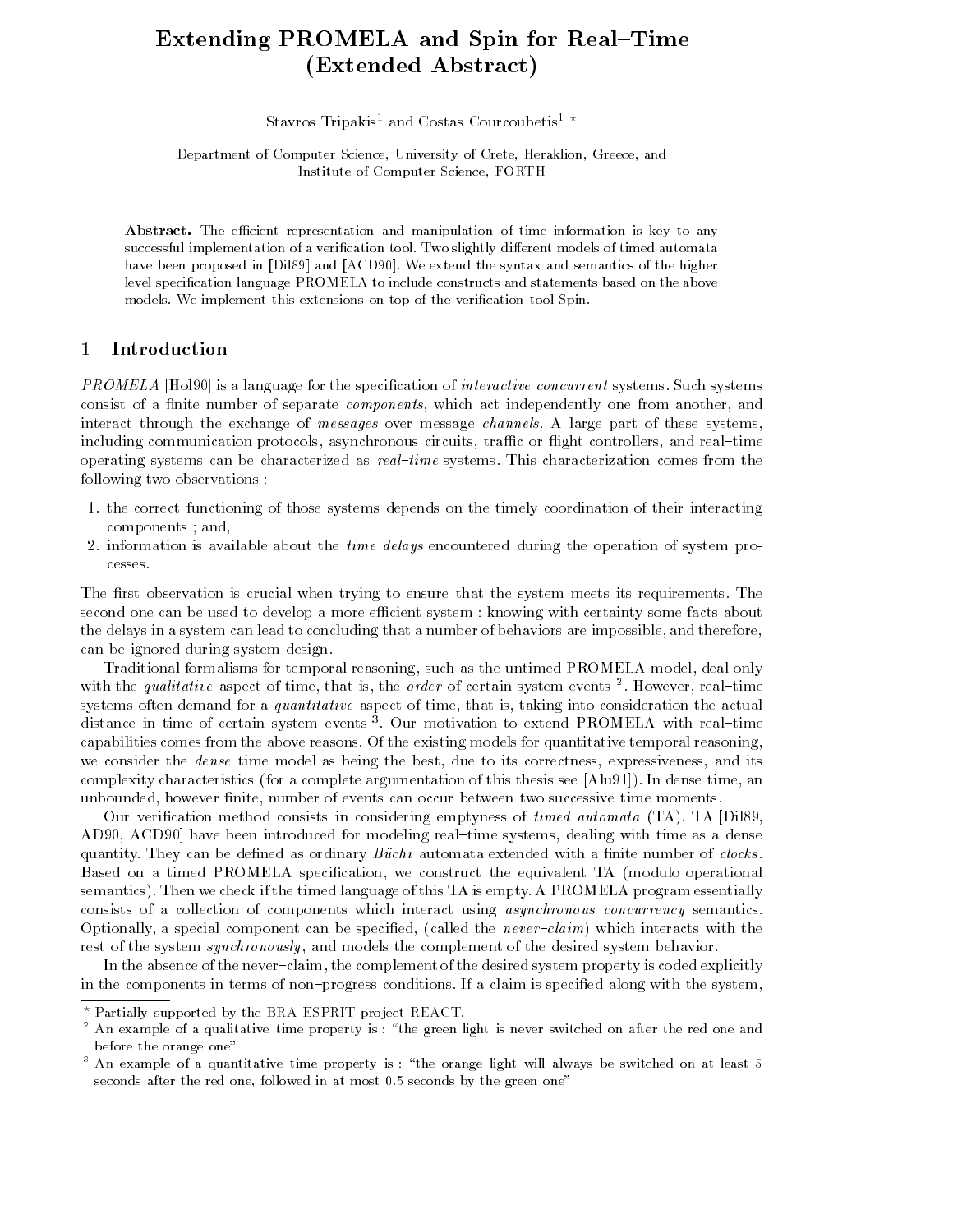then we consider their synchronous composition. In either case, the absence of erroneous behaviors can be reduced to a language-emptyness problem.

We use the TA model proposed in [AD90, ACD90], where the clocks are real variables, taking positive or zero values. Each transition of the automaton is annotated with a constraint on the clock values, as well as a set of clocks to be reset . The constraint acts like a guard, which restricts the executability of a transition (therefore, of a program statement). The clock resets take place instantaneously if the transition succeeds. In [Alu91] it is shown that the class of TA is closed under union and intersection, but not under complement. Also, that the problem of emptyness is solvable in PSPACE, the problems of inclusion or universality being undecidable.

Our work, described in this document, has been, first of all, to extend the syntax and semantics of untimed PROMELA to clocks and time information. We call this extended language Real-Time-PROMELA (RT-PROMELA). Next, we have implemented the TA verification procedure on top of Spin [Hol94], obtaining  $RT-Spin$ , a tool for the verification of RT-PROMELA programs. Care has been taken, so that the TA analysis is absolutely compatible with the existing search algorithms used in untimed Spin. Finally, one of our contributions has been the description of a formal semantics of both untimed and RT-PROMELA, based on untimed and timed transition systems, respectively.

The rest of this document is organized as follows. Section 2 gives a brief overview of the theoretical foundations, discussing timed languages and automata simply as a means of modeling real-time systems. In section 3 we present RT-PROMELA. We formally describe its set of operational semantics, in terms of timed transition systems, by referring directly to the global system. We also dene the verification problem in the untimed case. In the full paper, we show how one can provide trace semantics for individual untimed and RT-PROMELA processes, and derive the semantics of the complete specification in a compositional way. Verification using RT-PROMELA is discussed in section 4. Experimental results are presented in section 5. All missing proofs can be found in the full paper.

### 2 Timed languages and timed automata

Timed automata have been defined [Alu91], as an extension of Büchi automata [Büc62] to describe timed languages. A Büchi automaton  $(BA)$  is a nondeterministic finite-state automaton defined by a quintuple  $(\Sigma, S, Tr, S_0, F)$ , where :

- 1.  $\Sigma$  is an input alphabet;
- 2.  $S$  is a finite set of automaton states;
- 3.  $S_0 \subseteq S$  is a set of initial states;
- 4.  $Tr \subset S \times \Sigma \times S$  is the transition relation, where a *transition*  $tr = (s, \alpha, s') \in Tr$  means that if the automaton is in state s and reads input symbol  $\alpha$  it can change state going to s ;
- 5.  $F \subseteq S$  is a set of accepting states.

A trace or input word is an infinite sequence  $\sigma = \sigma_1 \sigma_2 ...$  of input symbols  $\sigma_i \in \Sigma$ . A run of a BA over  $\sigma$  is the infinite sequence :  $r : s_0 \stackrel{\omega_1}{\mapsto} s_1 \stackrel{\omega_2}{\mapsto} ...$ , such that  $s_0 \in S_0$ , and  $(s_i, \sigma_{i+1}, s_{i+1}) \in Tr$ , for all  $i = 0, 1, \dots$  A run r is said to be *accepting* iff there exists a state  $f \in F$  such that f appears infinitely often in r. The language  $\mathcal{L}(A)$  of a BA A is the set of all traces  $\sigma$  such that A has an accepting run over  $\sigma.$ 

#### 2.1 Timed languages

A timed word or trace is a pair  $(\sigma, \tau)$ , where  $\sigma$  is a trace and  $\tau$  is a time sequence, that is, an infinite sequence  $\tau_1, \tau_2, ...$  of time values  $\tau_i \in \mathsf{R}^+$ , satisfying the following constraints :

- 1.  $\tau$  increases strictly monotonously :  $\tau_i < \tau_{i+1}$ ;
- 2.  $\tau$  is non-zeno: for every  $t \in \mathsf{R}$ , there is some i such that  $\tau_i > t$ .

Intuitively, if  $\epsilon$  is a set of possible system *events*, and  $\sigma_i \subseteq \epsilon$ , then  $\tau_i$  is interpreted as the moment of occurrence of the set of events  $\sigma_i$ . The second condition implies that there is *progress* of time in the system, so that time does not converge to a bounded value  $\cdot$ . A *timed language* is a set of timed the time traces.

 $\bar{\ }$  This is the characteristic of zeno time sequences, for example, 0, 1/2, 3/4, 7/8, ...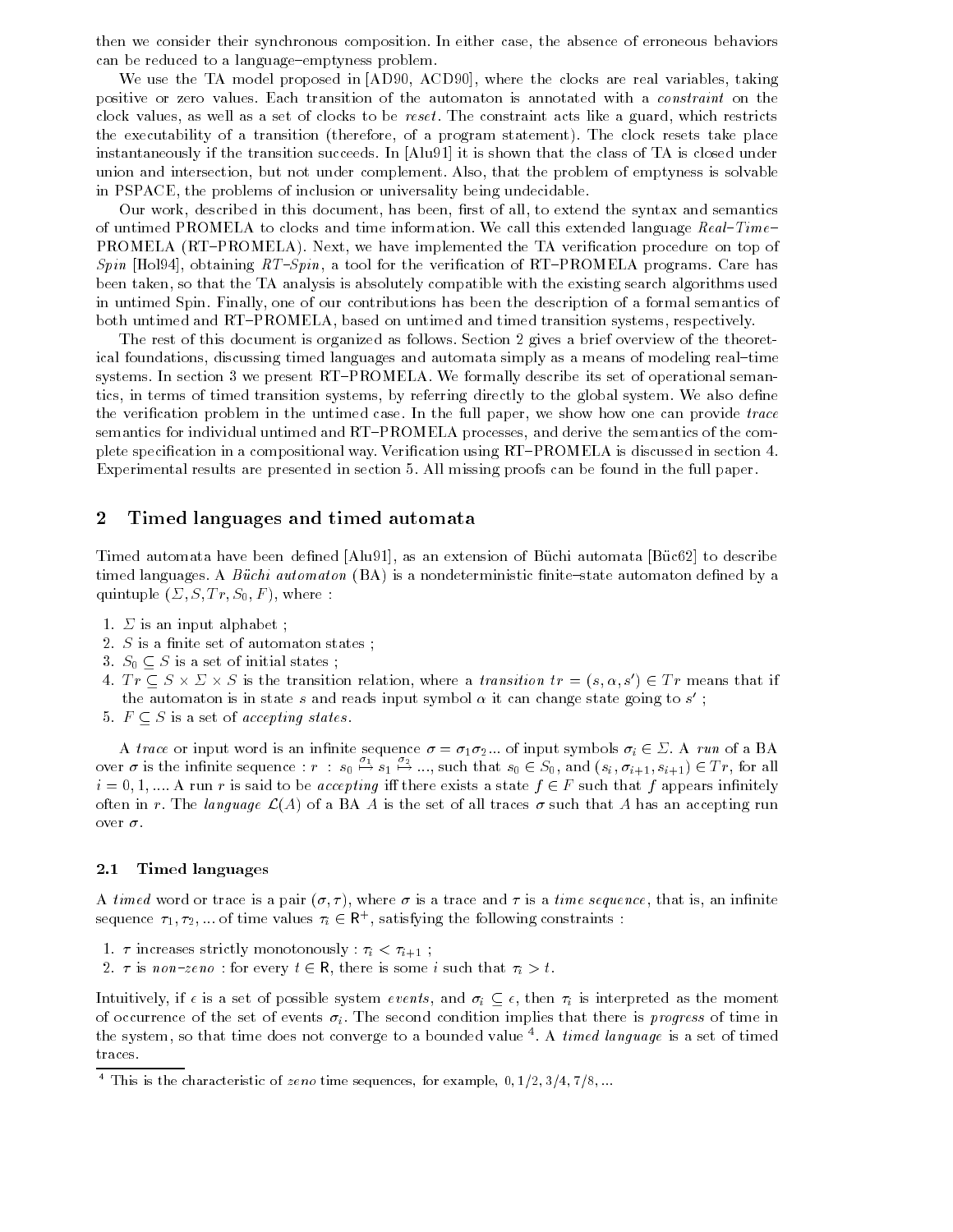#### $2.2$ Timed automata

A TA is a tuple  $(\Sigma, S, Tr, S_0, F, C)$ , where  $\Sigma, S, S_0$  and F are as in a Büchi automaton and :

- $-$  C is a finite set of clocks;
- the transition relation is a subset of  $S \times \Sigma \times S \times 2^C \times \Phi(C)$ , where  $\Phi(C)$  is the set of all possible constraints  $\mu$ , formed by clocks in C. Each constraint is a boolean conjunction of atomic formulas of the form  $y \le k$ ,  $k \le y$ ,  $x - y \le k$  and  $k \le x - y$  for two clocks  $x, y \in C$ , and an integer constant  $k \in \mathbb{N}$ . The fourth component of a transition is a subset of C, denoting the clocks to be reset.

Intuitively, the operation of a TA A can be described as follows. Given a timed trace  $(\sigma, \tau)$ , A starts at state  $s_0 \in S_0$  at time 0. All the clocks of A are active, initialized to zero, and increase at the same rate. At time  $\tau_1$  the symbol  $\sigma_1$  is read and the automaton takes the transition  $tr_0$  =  $(s_0, \sigma_1, s_1, \text{Res}et_1, \mu_1)$ , assuming that the values of the clocks satisfy  $\mu_1$ . Then the automaton jumps to  $s_1$  and all clocks that belong in  $Reset_1$  are reset to 0. At time  $\tau_2$  a new input symbol is read, the next transition is chosen, and so on.

of the form  $r : (s_0, \nu_0) \stackrel{\sigma_1, \tau_1}{\longrightarrow} (s_1, \nu_1) \stackrel{\sigma_2, \tau_2}{\longrightarrow} ...$  with  $s_i \in S$  and  $\nu_i$  is a clock valuation, that is, a vector in  $R^{|C|}$ , which represents the values of the clocks at any moment on the run. The following conditions should hold, in order for the run to be valid :

- 1. (initiation)  $s_0 \in S_0$  and  $\nu_0(x)=0, \forall x \in C$ ;
- 2. (consecution) for all  $i = 1, 2, ...,$  there is a transition  $(s_{i-1}, \sigma_i, s_i, Reset_i, \mu_i) \in Tr$  such that  $(\nu_{i-1} + \tau_i - \tau_{i-1})$  satisfies  $\mu_i$ , and  $\nu_i(x) = 0, \forall x \in \text{Reset}_i$ .

If an infinite run exists over  $(\sigma, \tau)$ , then the timed trace is timing consistent with respect to the TA. A timing consistent timed trace is accepting if it satises the Buchi acceptance conditions described above. The class of languages accepted byaTA is characterized in [Alu91], as the class of timed regular languages. Moreover, it is shown that the class is closed under union and intersection (but not under complement). We will be using the notation  $A_1 \otimes_s A_2$  to denote the synchronous product of two automata  $A_1$  and  $A_2$ . This product is defined to be the TA that accepts the intersection of the languages  $\mathcal{L}_1$  and  $\mathcal{L}_2$ , accepted by  $A_1$  and  $A_2$  respectively.

**TA** semantics: We will now specify the semantics of a TA in terms of a timed transition system (TTS). A transition system (TS) is a (possibly infinite) graph, i.e., a pair  $(S, Tr)$ , where S represents the state space (nodes) of the graph, and  $Tr \subseteq S \times S$  its transition relation (edges). A path is a sequence of states  $s_0, s_1, ...$  such that  $(s_i, s_{i+1}) \in Tr, \forall i = 0, 1, ...$  and  $s_0, s_1, ..., s_i$  is terminating if there exists no state  $s_j$  such that  $(s_i, s_j) \in Tr$ .

A **TTS** is a particular TS,  $(S^+, T^+)$ , where the states record time information. More precisely, for a TA defined by the tuple  $(\triangle, S, I, r, S_0, r, \triangle)$ , we associate the TTS (S  $, I r$  ), each state of which has the form  $(s, \nu)$ , where  $s \in S$ , and  $\nu$  is a clock valuation. The transition relation  $Tr^{\tau}$  contains two types of edges :

- 1. (Transition successor) If  $(s, \nu) \in S^{\tau}$ , and  $\nu$  satisfies the condition  $\mu$  of a transition  $(s, \sigma, s', \text{Reset}, \mu) \in$ Tr, then  $((s,\nu),(s',[Reset := 0]\nu)) \in Tr^{\tau}$ , where we denote by  $[Reset := 0]\nu$  the valuation  $\nu'$ that assigns 0 to each clock in Reset  $(\forall x \in \text{Reset}, \nu'(x) = 0 \text{ and } \forall x \in C \setminus \text{Reset}, \nu'(x) = \nu(x));$
- 2. (Time successor) If  $(s, \nu) \in S^{\tau}$  and  $\delta > 0$  is a time increment, then  $((s, \nu), (s, \nu + \delta)) \in Tr^{\tau}$ , where  $\nu + \delta$  is the valuation that assigns  $\nu(x) + \delta$  to each clock in C.

# 3 RT-PROMELA

The reader can refer to [Hol90, Hol94, Hol95] for a complete presentation of untimed PROMELA. Here we shall present a formal semantics of both the untimed and timed version of the language.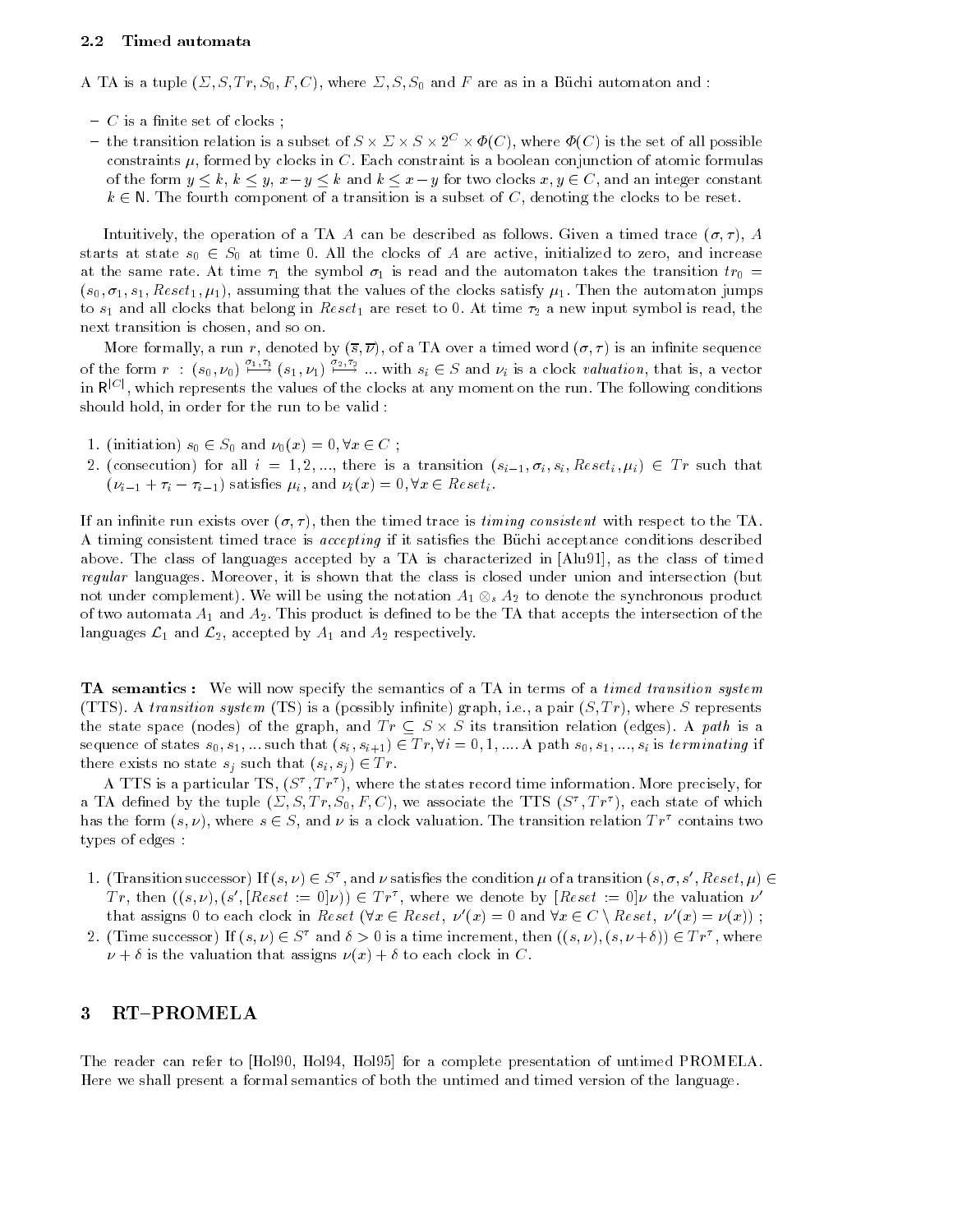#### 3.1 A review of the PROMELA verification methodology

Language summary : PROMELA programs consist of *processes*, message *channels*, and *variables*.<br>A specification in PROMELA consists in two parts : the *system specification part* (system, for short) and the *property specification part* (the never-claim, which is optional). In the first, a number of process types are declared which are then instantiated into real processes at run time. A process (usually init) can create other processes (of a certain type) by means of the run statement. Processes execute their statements asynchronously, except in the case of atomic statements, or  $rendez-vous$ handshakes.

The syntax of the never-claim is just like any other process. However, at most one never claim can be present in the specification. Moreover, it should not *participate* in the execution of the system, but rather monitor it. By this we mean that every statement inside a claim is interpreted as a condition, and should not have side effects (i.e., send or receive messages, set global variables, execute run statements etc.). Since the system and the claim operate synchronously, the latter can observe the system's behavior step by step, and catch errors.

**The PROMELA semantics:** The operational semantics of an untimed PROMELA program will be specified in terms of a TS. First, we shall define the TS  $W$  associated with the system specification part of the program. Then, we shall define the TS N associated with the optional never claim. Finally, the TS associated with the whole program will be defined as a synchronous composition of  $W$  and  $N$ .

As for computer programs, the intuitive notion of a PROMELA system *state* lies in a complete description of what is contained in the memories of each active process, as well as the value of its "program counter". For matters of simplicity, we shall be assuming a known, finite number of processes, which are also active from the start.

Thus, let us consider a PROMELA program, whose system consists of m active processes. Each process  $P_i$  has a finite set of locations  $L_i$ , and two special locations  $start_i, end_i \in L_i$ , of which the first denotes the starting location of  $P_i$  (immediately after its opening bracket  $\{\,\,\}$ ) and the second denotes its final location (immediately before its closing bracket  $\}$ ). Each process also has a set of local variables  $LV_i$ . Finally, there exists a set of global variables  $GV$ . Assume, for matters of simplicity, that only real variables exist and that no two variables have the same name. We denote by  $lv_i$  and gv the vectors belonging to  $LV_i \times \mathsf{R}^{|LV_i|}$  and  $GV \times \mathsf{R}^{|GV|}$  respectively; these vectors represent the current values of local and global variables. Let V be the union of all variable sets  $LV_i$  and  $GV$ . Also, assume that the program has a set of channels Channels. Note that the members of this set are simply the names of program's channels, whereas we assume that the channel-queues (buffers where the messages are stored) are part of the global or local variables.

We define first the TS  $W = (S_W, Tr_W) = P_1 \otimes_a P_2 \otimes_a ... \otimes_a P_m$ , associated with the system processes  $P_1, P_2, ..., P_m$ , where :

- the state space Sw contains states of the form  $s = (l_1, l_2, ..., l_m, l v_1, l v_2, ..., l v_m, gv)$ , where  $l_i, l v_i$ , and  $gv$  are as defined above;
- the transition relation  $Tr_W$  contains edges of the form  $tr = (s, s')$ , based on the statements of the processes. Assume that  $s = (l_1, l_2, ..., l_m, l v_1, l v_2, ..., l v_m, g v)$ ,  $s' = (l'_1, l'_2, ..., l'_m, l v'_1, l v'_2, ..., l v'_m, g v')$ .<br>Then  $(s, s')$  belongs i processes. Assume that  $s = (i_1, i_2, ..., i_m, i v_1, i v_2, ..., i v_m, g v)$ ,  $s = (i_1, i_2, ..., i_m, i v_1, i v_2, ..., i v_m, g v)$ .
	- 1. either  $l'_i = l_j, l v'_i = l v_j$ , for all  $j \neq i$ , and there is an assignment or asynchronous channel operation in process  $P_i$  which changes its location from  $\iota_i$  to  $\iota_i$ , as well as  $\iota v_i$  and/or  $gv$  to  $\iota v_i$ and/or  $gv'$ ;
	- 2. or  $l'_i = l_j$ , for all  $j \neq i$ , and  $gv' = gv, lv'_i = ly_j$ , for all j, and there is a skip or a conditional statement of process  $P_i$  which changes its location from  $\iota_i$  to  $\iota_i,$  and whose condition is satisfied by state s ; statement of process  $P_i$  which changes its location from  $l_i$  to  $l'_i$ , and whose condition is satisfied<br>by state  $s$ ;<br>3. or  $l'_i = l_j$ , for all  $j \notin \{i, k\}$ , and  $gv' = gv, lv'_i = ly_j$ , for all  $j$ , and there is a pair of rendez-v
	- statements A!c of process  $P_k$  and A?c of process  $P_i$  which change their locations from  $l_k, l_i$  to  $l_k, l_i$  respectively, where c is a real constant ; statements A!c of process  $P_k$  and A?c of process  $P_i$  which change their locations from  $l_k, l_i$  to  $l'_k, l'_i$  respectively, where c is a real constant;<br>4. or  $l'_i = l_j$ , for all  $j \notin \{i, k\}$ , and  $lv'_i = lv_j$ , for all  $j \neq i$ ,
	- statements A!c of process  $P_k$  and A?x of process  $P_i$ , which change the location of the processes as before, and the value of x in  $w_i$  or  $gv$  (depending on whether x is a local variable of  $F_i$ , or a global one) is c.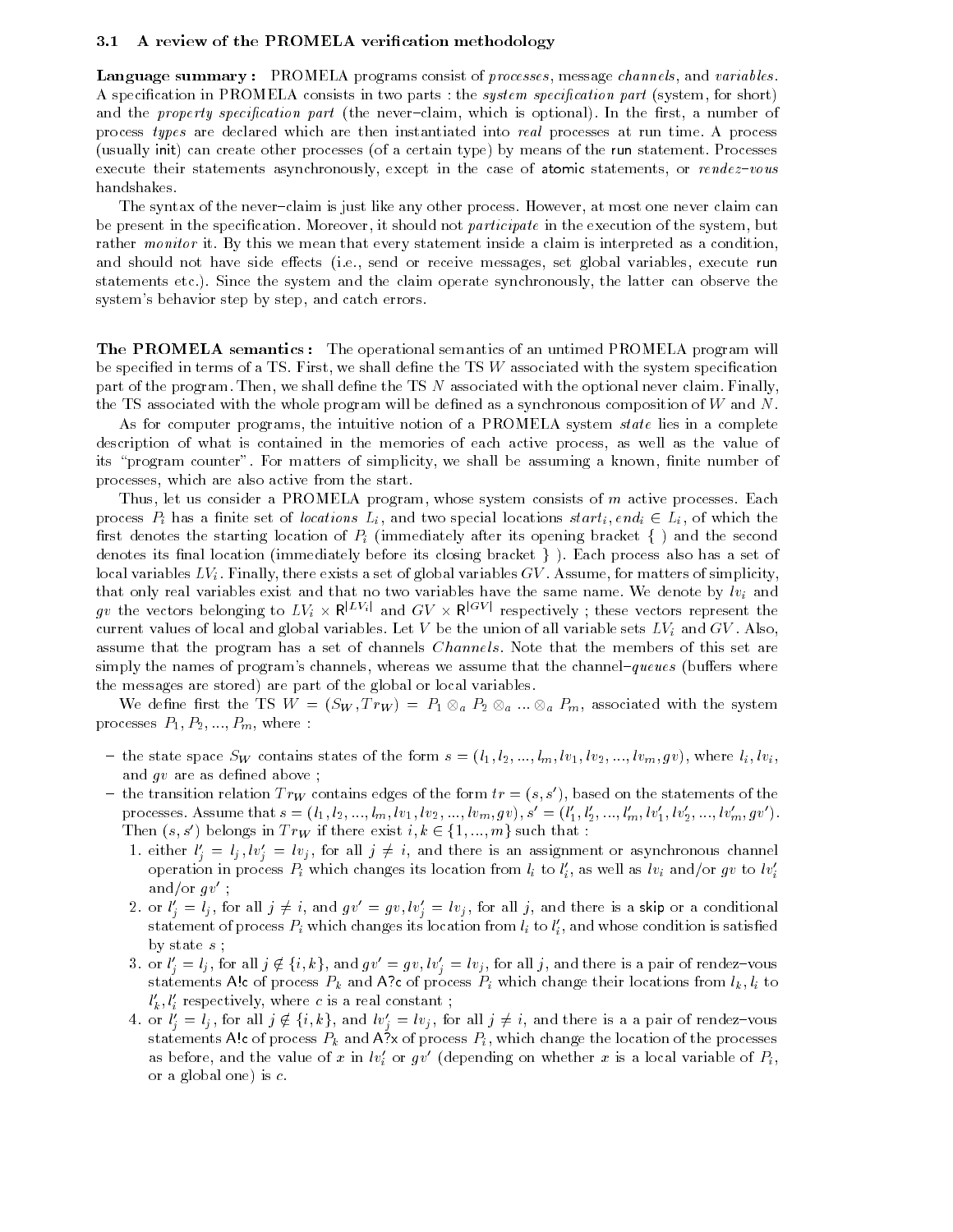Next, we define the TS  $N = (S_N, Tr_N)$  associated with the never-claim :  $S_N$  contains states of the form  $(s, l_N, l_{N_s})$ , where  $s \in S_W$  (recall that the claim "watches" the system),  $l_N$  is the location of the never claim, and  $lv<sub>N</sub>$  is a vector describing the values of its local variables. A transition  $((s, l_N, l v_N), (s, l'_N, l v'_N))$  belongs in  $Tr_N$  if the corresponding statement of the never-claim process is executable according to state s of W.

Finally, we can define the synchronous composition of  $W$  and  $N$  as follows:  $T = W \otimes_s N = (P_1 \otimes_a P_2 \otimes_a ... \otimes_a P_m) \otimes_s N = (S_W, Tr_W) \otimes_s (S_N, Tr_N) = (S_W \times S_N, Tr),$ where the transition relation  $Tr$  contains the following types of edges :

1.  $((s_W, s_N), (s_W', s_N')) \in Tr \text{ iff : }$ (a)  $(s_W, s'_W) \in Tr_W$ , (b)  $(s_N, s'_N) \in Tr_N$ , and (c)  $s_N = (s_W, \iota_N, \iota v_N), s_N = (s_W, \iota_N, \iota v_N).$ 2.  $((s_W, s_N), (s_W, s'_N)) \in Tr'$  iff : (a)  $\beta s_W$  s.t.  $(s_W, s_W') \in Tr_W$ , (b)  $(s_N, s'_N) \in Tr_N$ , and (c)  $s_N = (s_W, l_N, l_{VN}), s'_N = (s_W, l'_N, l_{V'_N}).$ 

Case 1 includes transitions defined usually in a synchronous product. As for case 2, it corresponds to PROMELA's claim-stuttering semantics. According to these, a sequence which blocks, will be expanded to an infinite sequence, by trying to continue executing sentences of the claim, and keep the system part frozen.

**Verification in untimed PROMELA** : We will now describe the *correctness criteria* of an untimed PROMELA specification, as they are implied by the various types of analysis performed using the tool Spin. PROMELA statements can be marked with special end, accept, or progress labels. Let us denote by  $E$  the set which contains all the final locations  $end_i$  mentioned above, as well as all locations in the program labeled with an end label. Also, let us denote by  $F$  the the set of all locations in the program labeled with an accept label.

Then, an untimed PROMELA program generally has two correctness criteria, regarding all possible terminating and infinite behaviors of the TS associated with it. First of all, we consider the case where no never claim is present in the specification. Assume that  $W = (S, Tr)$  is the TS corresponding to the program, and let  $s_0 = (start_1, start_2, ..., start_m, 0, 0, ..., 0, 0)$  denote the initial state. The program is :

- 1. dead lock free iff for all terminating paths of W,  $s_0, s_1, ..., s_k, s_i \in S$ , where  $s_k = (l_{\epsilon_1}, l_{\epsilon_2}, ..., l_{\epsilon_m}, ...)$ , it holds that :  $\forall i, l_{e_i} \in E$ ;
- 2.  $\omega$ -correct iff for all infinite paths of W,  $s_0, s_1, ..., s_k, ...$   $s_i \in S$  (where  $s_0$  is as before) there is no location  $l \in F$ , such that  $s_l$  appears in the path infinitely many times.

Intuitively, the first criterion means that all terminating executions of the program are considered as deadlocks, except if the system has reached a *valid* final location. This is true in the case where each process has either reached its final location, or has stopped in a location labeled by end. The second criterion means that all execution cycles that pass from a state labeled as accept are considered \bad".

If a never claim exists, only infinite behaviors are considered. This is because the never claim is essentially a Büchi automaton, which accepts, by definition, only infinite words. Consequently, there is only one correctness criterion namely, the  $\omega$ -correctness one, which is defined exactly as in case 2 above, for the composite TS T .

#### 3.2 Time extensions

Syntax. First of all, we add the type clock to the declarations of PROMELA variables. Clock variables can be scalar or arrays, and are declared globally <sup>5</sup> . Here is an example of the declaration of clocks :

#### clock x, y, z[5];

Our next syntactic modification is to expand each PROMELA statement with an optional time  $part$ , according to the following grammar rules :

 $^\circ$  line reason for this is that the clock—space dimension cannot change at run time.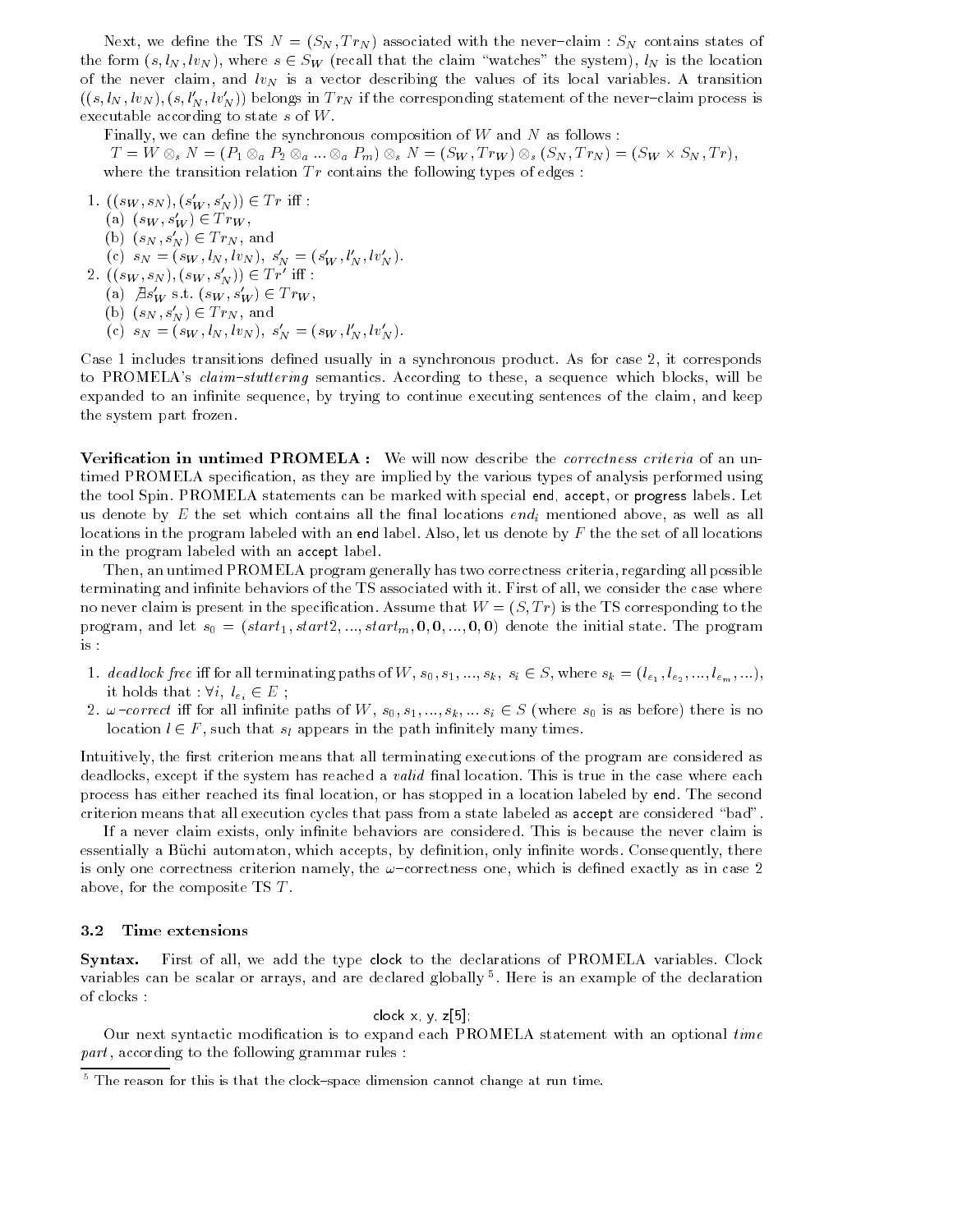```
stmnt ::= untimed stmnt
                                          j timed stmnt
                                           The Common Section 1999
     timed_stmnt ::= 'when' '{' constraints '}' untimed_stmnt
                                          \sim``reset' '\ resets '}' untimed_stmnt
                                          junior de la construcción de la construcción de la construcción de la construcción de la construcción de la construcción de la construcción de la construcción de la construcción de la construcción de la construcción de la 
                                             'when' '{' constraints '}' 'reset' '{' resets '}' untimed_stmnt
                                           Service Contractor Contractor Contractor Contractor Contractor Contractor Contractor Contractor Contractor
         constraints \equiv one constraint , constraints
                                           Service Contractor Contractor Contractor Contractor Contractor Contractor Contractor Contractor Contractor
one_constraint ::= clock op const
                                          | clock op clock `+' const\hskip1cmService Contractor Contractor Contractor Contractor Contractor Contractor Contractor Contractor Contractor
                       clock ::= x, y, z \in C|x[expr]op ::=\{<` \mid '>` \mid '<` \mid '>` \mid '=='\}SECURE 2004 - 2004 - 2004 - 2004 - 2004 - 2004 - 2004 - 2004 - 2004 - 2004 - 2004 - 2004 - 2004 - 2004 - 2004
                      resets ::= x, resets (x \in C)
```
The time part corresponds exactly to the  $\mu$  and Reset parts of a transition of a TA. Here are some examples of timed statements :

**The Common Section 1999** 

$$
\begin{array}{ll}\text{when}\{x < 4, x \ge 2\} \text{ reset}\{x\} & \text{Blmymesg} \\ \text{when}\{z < 1, y \ge 1\} \text{ reset}\{x, z\} \text{ a = a*b} \\ \text{when}\{x == 1\} & \text{goto error} \end{array};
$$

Notice that the set of inequalities is interpreted as a *conjunction*. For example, the time constraint "when $\{x < 4, x \geq 2\}$ " stands for "when $\{x < 4 \land x \geq 2\}$ ". There is no way to express disjunctions using a single statement, in other words, there is no way to write : "when $\{x < 4 \vee x \ge 2\}$ ". Instead, one should use a branching nondeterministic statement, for example :

> if  $\mathbb{R}^n$  when $\{x < 4\}$  reset $\{x\}$  stmnt\_part  $\therefore$  when $\{x \geq 2\}$  reset $\{x\}$  stmnt\_part  $f_1$

which is equivalent. The reason for the above restriction will be clear in section 4, where we discuss our verication methodology.

Semantics. As we have done with ordinary PROMELA programs and TSs, we shall establish a mapping between an RT-PROMELA program and a timed TS. Assume, first of all, that  $(S, Tr)$  is the TS associated with the untimed part of the RT-PROMELA program. This untimed part can be found by `stripping" the program from any syntax involving time, that is, clock declarations, and time parts in the statements. We start from the untimed program, because its possible behaviors include all possible behaviors of the timed one. Indeed, it is clear that no new behaviors can be added as a result of the time extensions, while, on the other hand, the presence of time constraints generally makes a number of behaviors of the untimed program impossible.

Thus, we define the TTS (S  $, T$  ) from (S, T r). The extended state set S contains states of the form  $(s, \nu)$ , where  $s \in S$ , and  $\nu$  is a clock valuation. The transition relation  $Tr^{\tau}$  contains three types of edges :

- 1. (Simple transition successor) Assume that  $(s, s') \in Tr$  is a transition corresponding to the untimed part of a statement, and that  $\mu$ , Reset constitute the time part of the latter. If  $\nu$  satisfies  $\mu$ , then  $((s, \nu), (s', [Reset := 0]\nu)) \in Tr^{\tau}$ ;
- 2. (Rendez-vous transition successor) Assume that  $(s, s') \in Tr$  is a transition corresponding to the untimed parts of a rendez-vous pair of statements. Let  $\mu_1$ , Reset<sub>1</sub> and  $\mu_2$ , Reset<sub>2</sub> be the time parts of these statements. If  $\nu$  satisfies  $\mu_1 \wedge \mu_2$ , then  $((s, \nu), (s', [Reset := 0]\nu)) \in Tr^{\tau}$ , where  $Reset = Reset_1 \cup Reset_2$ ;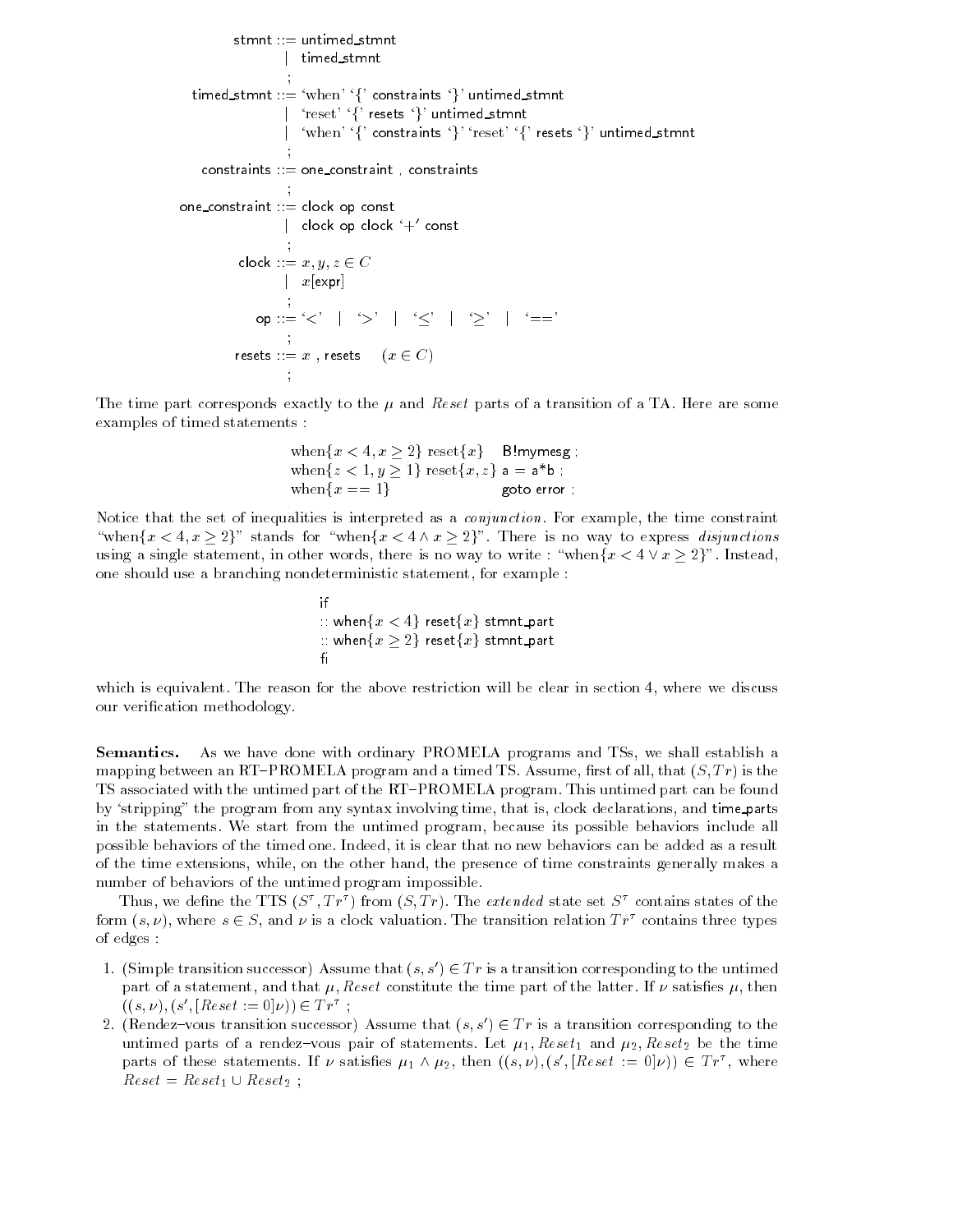3. (Time successor) If  $(s, \nu) \in S^{\tau}$  and  $\delta > 0$  is a time delay, then  $((s, \nu), (s, \nu + \delta)) \in Tr^{\tau}$ .

The correctness criteria of an RT-PROMELA program are identical to those of an untimed one, described in section 5.1, where instead of the untimed TS, we consider the TTS (S  $\,$ , Tr ), introduced above.

# 4 Verification using RT-PROMELA

Our aim is to reduce the verification of the correctness criteria of RT-PROMELA programs to the problem of TA emptyness. To do this, we shall construct a TA which is equivalent to the given RT PROMELA specication, that is, the TTS associated with the TA is identical to the TTS associated with the specification. In fact, we shall construct the above  $TA$ , based on the  $TTS$  ( $S$  ,  $IT$  ) itself. Then we can define correctness criteria for TA, similar to those for TTSs. Once this is done, we can prove that the correctness of the TA constructed from a specification, implies the correctness of the specification, and vice-versa. Finally, we will show how the correctness of the TA can be reduced to the language-emptyness problem. Note that this approach is similar to the one used by  $[CDCT92]$ .

### 4.1 Constructing the timed automaton

Assume an RT-PROMELA program P and the associated TTS (S), TP ), as defined in the previous section. Then we define  $A_P = (\Sigma, S, Tr, S_0, F, C)$ , to be the TA which has the same state space S as the TTS, and :

- its alphabet  $\Sigma$ , contains symbols  $\sigma_i = (l_1, l_2, ..., l_m, l_1, l_2, ..., l_m, gv)$ , that is, identical to the states of the untimed TS ;
- 
- ${\cal -}$  C is the set of declared clocks;
- its initial state set is a singleton  $S_0 = \{s_0\}$ , where  $s_0 = (start_1, start_2, ..., start_m, \mathbf{0}, \mathbf{0}, ..., \mathbf{0}, \mathbf{0})$ ;<br>
 *C* is the set of declared clocks;<br>
 *F* contains all states  $(l_{e_1}, l_{e_2}, ..., l_{e_m}, ...)$  where at least for one  $i \in \$ with an accept label ;
- $=$  a transition  $(s, \sigma, s', \text{Reset}, \mu)$  belongs in Tr iff  $\sigma$  is identical to s, and there exists a non-timesuccessor edge  $tr_{\parallel} = ((s, \nu), (s, \nu))$  of  $Tr_{\parallel}$ , such that :
	- either  $tr^{\tau}$  is a simple edge, its corresponding time part being  $\mu$ , Reset,
	- or  $tr^{\tau}$  is a rendez-vous edge, its corresponding time parts being  $\mu_1,$  Reset<sub>1</sub> and  $\mu_2,$  Reset<sub>2</sub>, and  $Reset = Reset_1 \cup Reset_2$ ,  $\mu = \mu_1 \wedge \mu_2$ .

In order to be able to define deadlock-freedom, as well as the usual Büchi-acceptance correctness criterion, we shall need the set End  $\subseteq S$  containing all states  $(l_{e_1}, l_{e_2},..., l_{e_m},...)$ , where for all  $i =$ 1, 2, ..., m, either  $l_{e_i} = end_i$  or  $l_{e_i}$  is labeled with an end label.

Recall the notion of a run  $(\overline{s}, \overline{\nu})$ , defined in section 2.2. Assume now a timed word  $(\sigma, \tau)$ , and a finite sequence  $(s_0, \nu_0)$   $\stackrel{\nu_1,\nu_1}{\longrightarrow}$   $(s_1, \nu_1)$   $\stackrel{\nu_2,\nu_2}{\longrightarrow}$   $\ldots$   $\stackrel{\nu_k,\nu_k}{\longrightarrow}$   $(s_k, \nu_k)$  over  $(\sigma, \tau)$ , which satisfies, for all  $i = 1, 2, \ldots, k$ , the initiation and consecution conditions of an ordinary run, and for which there exist no  $\tau_1$ ,  $s_1$ ,  $\nu_1$  such that  $(s_k, \nu_k)$   $\stackrel{\kappa+1}{\longleftarrow}$   $(s_l, \nu_l)$  satisfies the consecution condition. We call this sequence a terminating run over  $(\sigma, \tau)$ . Such a run is valid if  $s_k \in End$ . We will use these notions in our discussion for correctness right below.

It follows directly from the definitions that  $A_W$  has exactly the same semantics (in terms of TTS) as an RT-PROMELA program.

#### 4.2 Verification of RT-PROMELA using TA

We now come to the definition of correctness criteria of TA. A TA  $(\Sigma, S, Tr, S_0, F, C)$  is:

- 1. deadlock free with respect to a set of terminating states  $End \subseteq S$  iff all terminating runs are valid with respect to  $End$ ;
- 2.  $\omega$ -correct iff there is no accepting infinite runs  $(s_0, \nu_0) \stackrel{\nu_1}{\longmapsto} (s_1, \nu_1) \stackrel{\nu_2}{\longmapsto} \dots$  over any timed trace  $(\sigma, \tau)$ .

Now we are ready to prove the following.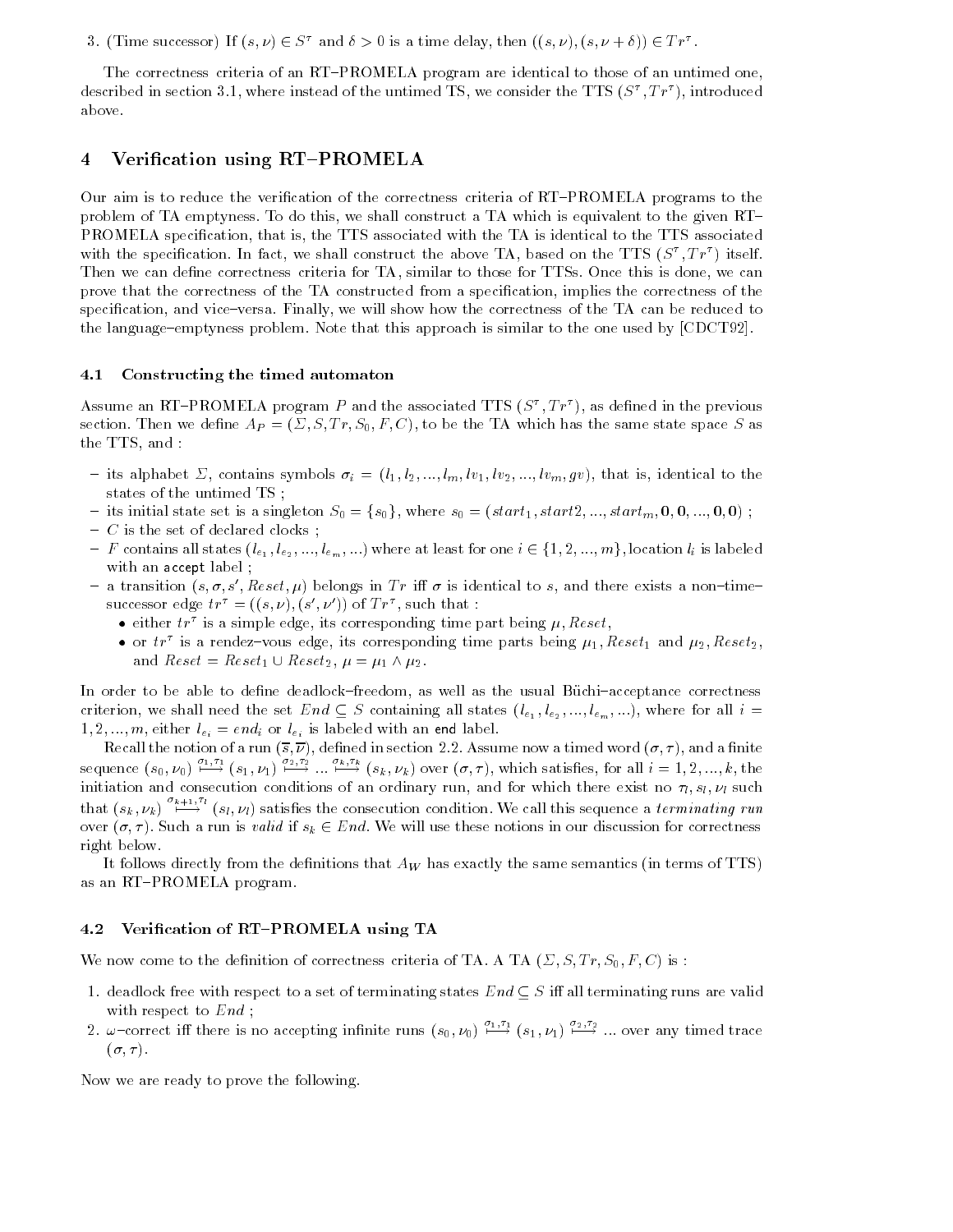**Theorem 1.** For an RT-PROMELA program P, and the associated TA  $A_P$ :

- ${\cal P}$  is dead lock free iff  $A_P$  is dead lock free; and
- $= P$  is  $\omega$ -correct iff  $A_P$  is  $\omega$ -correct.

**Proof.** It follows directly from the definitions of  $Ap$  and  $(S^+, IF^+)$ .

So, the problem of checking the correctness of an RT-PROMELA program P is reduced to checking the correctness of  $A_P$ . We will now see, how this problem can in turn be reduced to checking the emptyness of the timed language of  $A_P$ . First of all, the next corollary follows trivially from theorem 1.

**Corollary 2.** For an RT-PROMELA program P, and the associated TA A<sub>P</sub>, P is  $\omega$ -correct iff  $\mathcal{L}(A_P) = \emptyset.$ 

For deadlock freedom, a slight modification of  $Ap$  needs to be made. Let us define  $Ap =$  $(\Sigma, S^{dlock}, Tr^{dlock}, S_0, F^{dlock}, C)$ , which has exactly the same  $\Sigma, S_0, C$  as  $A_P$ , and :<br>  $\overline{S} = S \cup \{s^{dlock}\}\$ , where  $s^{dlock}$  is a new state not in S:

- $^{dlock}$ , where  $s^{dlock}$  is is a new state not in S  $\sim$  , the state  $\sim$
- $= Tr^{dlock}$  contains all transitions of Tr, a self-loop transition  $s^{dlock}, \sigma, s^{dlock}, \emptyset, true$ , for all alphabet symbols  $\sigma = \in \Sigma$ , as well as a number of transitions  $(s, \sigma, s^{dlock}, \emptyset, true), \forall \sigma = \in \Sigma$ , for all states  $s \in S \setminus End ;$
- $= F^{dlock} = \{ s^{dlock} \}.$

Intuitively,  $A_P^{\omega\cdots}$  accepts all timed traces which lead to an invalid end–state, by moving to its unique accepting state,  $s^{+++}$ , and getting trapped into an infinite loop. It is now easy to prove the following lemma.

**Lemma 3.** For an K1-PROMELA program P, and the associated IA A<sub>p</sub>, P is deadlock free iff  $\mathcal{L}(A_P^{dlock}) = \emptyset$  .

**Proof.** It follows directly from the definitions.  $\blacksquare$ 

Once we have constructed  $AP$  and  $A_P$  , our problem is to check the emptyness of their timed languages. Nevertheless, for this purpose, it suffices to consider the *untimed* projection of these languages. Once we have constructed  $A_P$  and  $A_P^{dlock}$ , our problem is to check the emptyness of their timed languages.<br>guages. Nevertheless, for this purpose, it suffices to consider the *untimed* projection of these languages.<br>The Indeed, as it is shown in [Alu91], the following holds :  $Untime(\mathcal{L}) = \emptyset$  iff  $\mathcal{L} = \emptyset$ .

The idea is to construct, based on the TA A, a normal BA that accepts exactly  $Untime(\mathcal{L}(A)).$ This automaton will also have an extended state space, where each state will contain, apart from the state of A, the set of all possible clock valuations. Since time is viewed as a dense quantity, that is, the clocks have real values, the above set is, in general, infinite. To solve this problem, the valuation space  $R^{|C|}$  is partitioned into a finite number of *equivalence classes*,  $\alpha \subseteq R^{|C|}$ . Two members  $\nu$  and  $\nu$  of a class  $\alpha$  are equivalent in the sense that, if  $\nu$  belongs to an accepting run  $(s_0, \nu_0)$  i.  $(1, \nu_1)$  is  $(2, \nu_2)$  in  $(\nu_1, \nu_2)$  in  $(\nu_1, \nu_2)$  in  $(1, \nu_1)$  in  $(1, \nu_2)$  in the substituted by  $\nu'$ , which gives another accepting run  $(s_0, \nu_0) \stackrel{\nu_1, \nu_1}{\longrightarrow} (s_1, \nu_1) \stackrel{\nu_2, \nu_3}{\longrightarrow} \dots \stackrel{\nu_{i+1}}{\longrightarrow} (s_i, \nu') \stackrel{\nu_{i+1}, \nu_{i+1}}{\longrightarrow} (s_{i+1}, \nu'_{i+1}) \dots$ , so that the untimed projections of the two runs are the same. The details of the definitions of equivalence classes can be found in [Alu91], as well as in the full paper. The following theorem comes from [Alu91].

**Theorem 4.** Given a TA  $A = (\Sigma, S, Tr, S_0, F, C)$ , there exists a Büchi automaton over  $\Sigma$ , which accepts  $\operatorname{Untime}(\mathcal{L}(A)).$ 

Intuitively, a state of the BA U which accepts  $Untime(\mathcal{L}(A))$  will be a pair  $(s, \alpha)$ . The first step in the construction of  $U$ , is to costruct an automaton without Büchi acceptance conditions, called the region automaton  $R(A)$ . This mimics the runs of A, keeping at the same time information on the possible range of values of the system's clocks. The details of the construction are presented in the full paper. The problem of checking the emptyness of  $U$  is reduced to a reachability analysis over the corresponding TTS, say  $G_U$ . In other words, a depth-first-search on  $G_U$  has to be performed, in search for loops. We shall call  $G_U$  the *state graph* of U. Notice that, since S is finite, and the number of equivalence classes  $\alpha$  is finite (depending on the number of clocks and their constraints), the state space of U, is also finite, and so is the state graph  $G_U$ . Therefore, termination is ensured.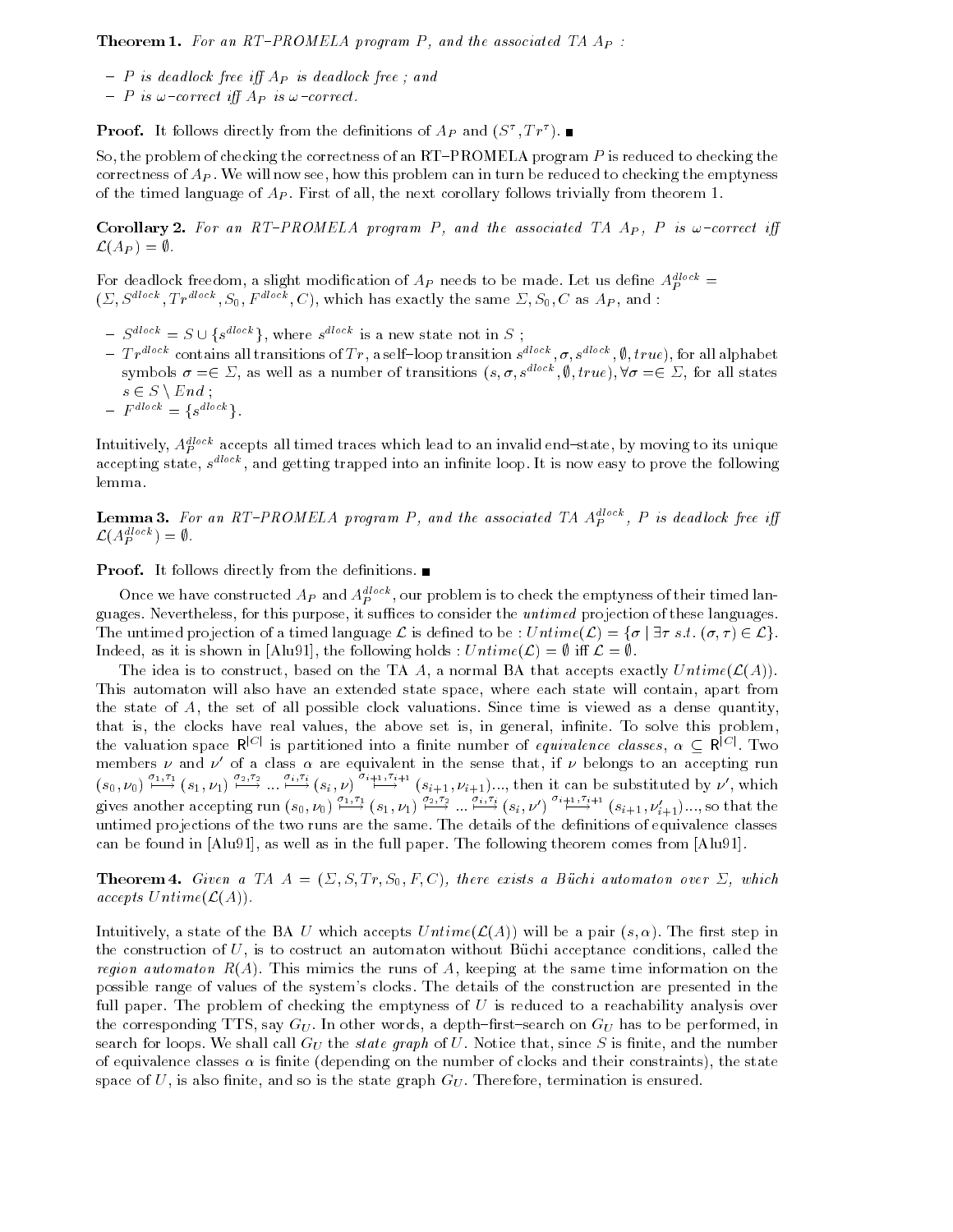#### 4.3 Checking emptyness efficiently

As it can be made clear from our previous discussion, the construction of the region automaton is key to any efficient verification method, based on reachability analysis. Some basic technics for inexpensive ways to construct and search the region automaton are presented in the following section. Here, we shall refer to one aspect (perhaps the most important) of the problem, namely, how to represent time information with the least possible cost.

Assume that  $R(A)$  is the region automaton that accepts  $Untime(\mathcal{L}(A))$ , and  $G_{R(A)}$  its state graph mentioned above. As in  $R(A)$ , a state of the graph  $G_{R(A)}$  is a pair  $(s, \alpha)$ , where  $\alpha$  represents time information in the form of an equivalence class. This implies that during the search, each "untimed" state s of the system can be visited up to  $|\mathcal{C}_\alpha|$  times, where  $\mathcal{C}_\alpha$  denotes the set of equivalence classes of the specification in question. Since this number can be quite large, we would like to be able to do the analysis in terms of unions of equivalence classes. We call such a union *clock region*, and will be denoting it by  $CR$ . The next problem is to find an efficient way to represent clock regions.

A very popular representation is using *difference bounds matrices* (DBMs) [Dil89]. DBMs have the advantage of being inexpensive as far as storage is concerned. Moreover, they are simple and require low-cost operations. The reader can refer to [Dil89] for the relative background. Briefly, a DBM is a square matrix which describes a very simple system of linear inequalities, of the same form as time low-cost operations. The reader can refer to [Dil89] for the relative background. Briefly, a DBM is a<br>square matrix which describes a very simple system of linear inequalities, of the same form as time<br>constraints, that i constant. Assuming the dimension of a matrix D to be  $n \times n$ , the set of vectors  $\nu \in \mathbb{R}^n$  which satisfy the corresponding inequalities will be denoted  $Q(D)$ . This set is convex. Then, the idea is to represent a clock region CR by a DBM D, so that  $Q(D) = CR$ . At each step during the reachability analysis, a new DBM is computed by transforming the old one. For this, a small number of relatively low-cost operations are used, which shall be now briefly described.

The intersection of two DBMs corresponds to the intersection of the regions the DBMs represent. The  $time$ -elapse transformation yields a new DBM which contains all time-successor valuations of the old one, by letting an arbitrary amount of time (possibly zero) elapse. The *clocks-reset* transformation yields a new DBM where some clocks are reset to zero.

In general, more than one DBMs can be used to represent the same set of clock valuations. This is due to the fact that the bounds found in certain inequalities are not "strict" enough. Nevertheless, it is possible to obtain the *canonical* form of a DBM, which is its unique, "minimal" representative. This is done by the process of DBM *canonicalization*. Let  $cf(D)$  denote the canonical form of a DBM D, and  $D_1, D_2$  be two different matrices. The following holds:

$$
Q(D_1) = Q(D_2) \Leftrightarrow cf(D_1) = cf(D_2).
$$

The use of canonical form reduces the test for equality of two matrices to a test for the equality of their canonical forms. This is in turn reduced, at the implementation level, to a test for pointer equality, since all DBMs are usually stored in a hashing table. The rest of the DBM operations are also simplied by the use of canonical forms.

During the series of transformations, it is possible that the resulting DBM does not "cover" exactly a clock region. Indeed, a clock region is a union of equivalence classes, which is not always convex, while the region represented by a matrix always is. However, the matrix can be enlarged to include as many points of the region not contained in the initial matrix as possible, resulting in a canonical representation  $\blacksquare$ . The whole process is called maximization. For a DBM  $D$ , and the maximized one,  $max(D)$  the following property holds for all other DBM  $D$  : (8 ( $\alpha \cap Q(D) \neq \emptyset \Leftrightarrow \alpha \cap Q(D') \neq \emptyset$ ))  $\Rightarrow Q(D') \subset Q(max(D)).$ 

$$
(\forall \alpha \ (\alpha \cap Q(D) \neq \emptyset \Leftrightarrow \alpha \cap Q(D') \neq \emptyset)) \Rightarrow Q(D') \subseteq Q(max(D)),
$$

where  $\alpha$ , as usual, denotes an equivalence class.

The precise definitions of the above transformations are presented in the full paper.

To prove the correctness of our approach, let us define another automaton, called the  $DBM$  automaton, denoted  $A_{DBM}$ . This will play the same role as the region automaton of A, that is, it will follow exactly the same runs as A does, keeping track of the possible clock positions at each step.

For a TA  $A = (\Sigma, S, Tr, S_0, F, C)$ , define  $A_{DBM} = (\Sigma, S', Tr', S_0')$  such that :

- the states of  $A_{DBM}$  are of the form  $(s, D)$ , where  $s \in S$  and D is a DBM;

<sup>6</sup> It is not wrong to add these extra points, since each one of them is equivalent with at least one point in the matrix, thus satises exactly the same properties regarding the evolution of the system in time.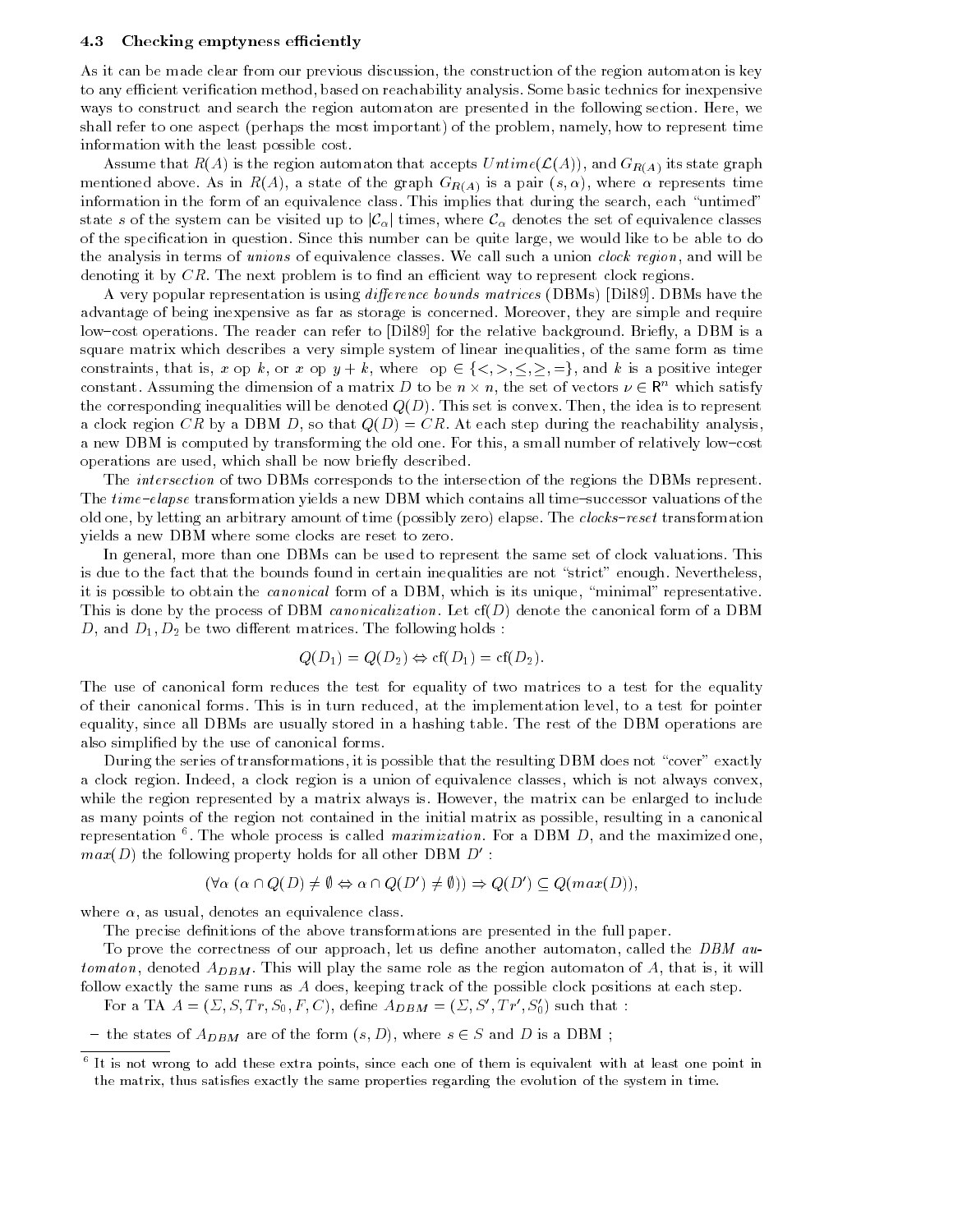- the initial states of  $A_{DBM}$  are of the form  $(s_0, D_0)$ , where  $s_0 \in S_0$  and  $D_0$  is the DBM such that  $Q(D_0) = \{\nu_0\}$  and  $\nu_0$  is the valuation that assigns 0 to all clocks;
- ${\cal A}_{DBM}$  has a transition  $((s, D), \sigma, (s', D'))$  iff there is a transition  $(s, \sigma, s', Rest, \mu) \in Tr$ , and D' is obtained by  $D$  with the following sequence of DBM transformations :

$$
D \xrightarrow{\delta} D^{\delta} \xrightarrow{\mu} D^{\mu} \xrightarrow{\text{cf}} D^{cf} \xrightarrow{[Reset:=0]} D^0 \xrightarrow{max} D^{max} = D'.
$$

In the above sequence,  $\stackrel{\circ}{\longrightarrow}$  represents the time-elapse transformation, that is,  $\forall \nu \in Q(D)$ ,  $\delta \geq 0$ ,  $\nu +$  $\delta \in Q(D^{\delta})$ .  $\stackrel{\mu}{\longrightarrow}$  represents the intersection with the constraint  $\mu$ , that is,  $\forall \nu \in Q(D^{\mu})$ ,  $\nu$  satisfies  $\mu$ .  $\sum_{i=0}^{n \text{ terms}}$  represents the clock resets, that is,  $\forall \nu \in Q(D^0), x \in \text{Reset}, \nu(x) = 0$ . Finally,  $\sum_{i=0}^{n \text{ terms}}$  represents the maximization process. Intuitively, the whole series of transformations corresponds to the fact that, being in a state, the system lets the time pass first (this can be zero time) and then executes a statement/transition instantaneously, moving to another state. In order for the transition to be taken, the time constraints must be satised. At the same moment, a number (possibly zero) of clocks are reset to zero.

Not all paths which are discovered during the reachability analysis are valid. Indeed the presence of time gives meaning only to those infinite executions for which time progresses without bound (recall non-zeno timed traces, defined in section 2.1). The notion of time *progressiveness* for runs of the DBM automaton is similar to the one for runs of the region automaton  $R(A)$  (see the full paper, or [Alu91]).

A run of  $A_{DBM}$ ,  $r = (s_0, D_0) \stackrel{\omega_1}{\mapsto} (s_1, D_1) \stackrel{\omega_2}{\mapsto} ...$  over a trace  $\sigma$ , is progressive iff for each clock  $x \in C$ :

- 1. there are infinitely many i's such that  $D_i$  satisfies  $(x = 0) \vee (x > c_x)$ , where  $c_x$  is the maximum constant that appears in an inequality of the form  $x$  op  $c_x$  in the specification;
- 2. there are infinitely many j's such that  $D_j$  satisfies  $x > 0$ .

**Proposition 5.** For the trace  $\sigma$ , there exists a progressive run  $r : (s_0, \alpha_0) \stackrel{\circ}{\mapsto} (s_1, \alpha_1) \stackrel{\circ}{\mapsto} ...$  of  $R(A)$ over  $\sigma$  iff there exists a progressive run r' :  $(s_0, D_0) \stackrel{\omega_1}{\mapsto} (s_1, D_1) \stackrel{\omega_2}{\mapsto} ...$  of  $A_{DBM}$  over  $\sigma$ .

# 5 Examples

We have implemented the method described above on top of the tool Spin, developed for the validation of concurrent systems [Hol90], by G. J. Holzmann. We have extended Spin to RT-Spin, which performs reachability analysis on the DBM automaton, using as input an RT-PROMELA program.

We have tested our implementation using a number of examples. We now present three of them. The first one models a simple system of three processes, representing, respectively, a train, a gate, and a controller. The second is a real-time mutual-exclusion protocol, due to Fischer [Lam87]. Both these examples have been taken from  $|{\rm ACD}$  +  $y_{2a}|$ . The third has to do with a general=purpose  ${\rm ATM}$ switch [Sid91]. It has been taken from [Lam93], where it has been treated using a different model.

Generally, the systems consist of a number of components, modeled as TA. RT-PROMELA offers the possibility to use local and global variables, as well as channels. We take advantage of this capability, and we end up with less components than those described in the original models. For example, we do not need a special automaton to model the global variable in the mutual-exclusion protocol. Components synchronize their actions through shared events. Associated with every component is a number of event symbols, and an event can occur provided it is enabled in every automaton whose alphabet includes the event. Whenever necessary, synchronization in RT-PROMELA is done using rendez-vous. We now describe the three examples in detail.

### 5.1 Modeling the systems using RT-PROMELA

**Train, Gate, Controller (TGC)**: This example deals with an automatic controller that opens and closes a gate at a railway track intersection (see gure 1). Whenever the train enters the intersection it sends an approach signal at least two minutes in advance to the controller. The controller also detects the train leaving the intersection and this event occurs within five minutes after it started its approach. The gate responds to lower and raise commands by moving down and up respectively within certain time bounds. The controller sends a lower command to the gate exactly one minute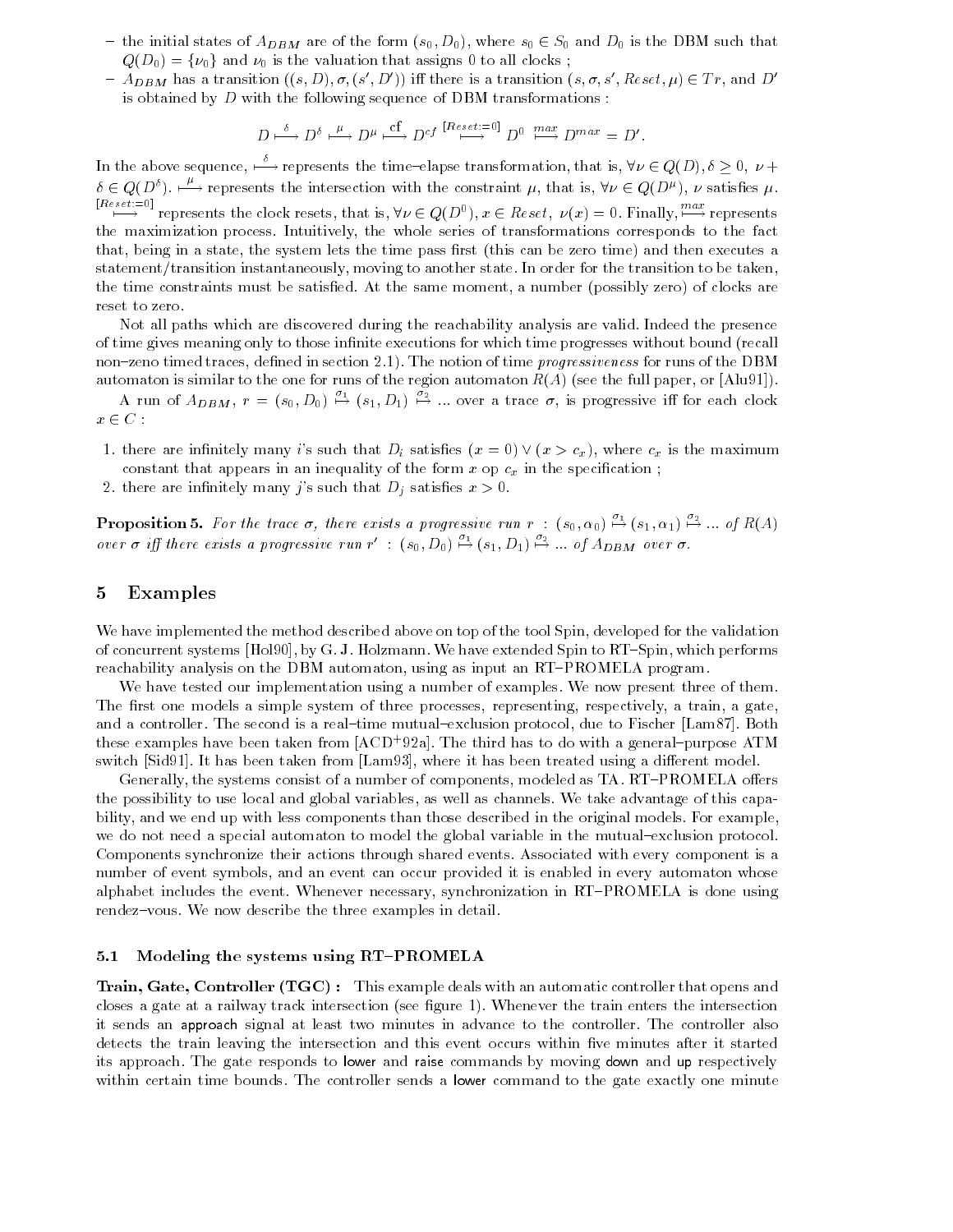Fig. 1. Train, Gate, Controller

#### Fig. 2. Timed mutual exclusion

after receiving an approach signal from the train. It commands the gate to raise within one minute of the train's exit from the intersection.

The purpose of the verication is to ensure the following safety property <sup>7</sup> : whenever the gate goes down, it is moved back up within a certain upper time bound  $K$ . Notice that this implies that the gate will eventually come up again. Although this is not immediate from the above property, liveness conditions that are associated with each automaton ensure that in every infinite trace process Gate passes infinitely often from state q0, therefore executes infinitely often the transition  $q3 \rightarrow q0$  which means that the gate is up. Returning to the safety property, the automaton Monitor models precisely the negation of it, as was explained in section 2.2. It can be easily observed that the property is satisfied whenever the integer constant  $K$  is greater than 6.

In order to model process synchronization in RT-PROMELA, we used zero-length channels.

 $\,$  A safety property can be formulated as  $\,$  never will...". For example  $\,$  never will processes 1 and 2 be found at their critical sections at the same time"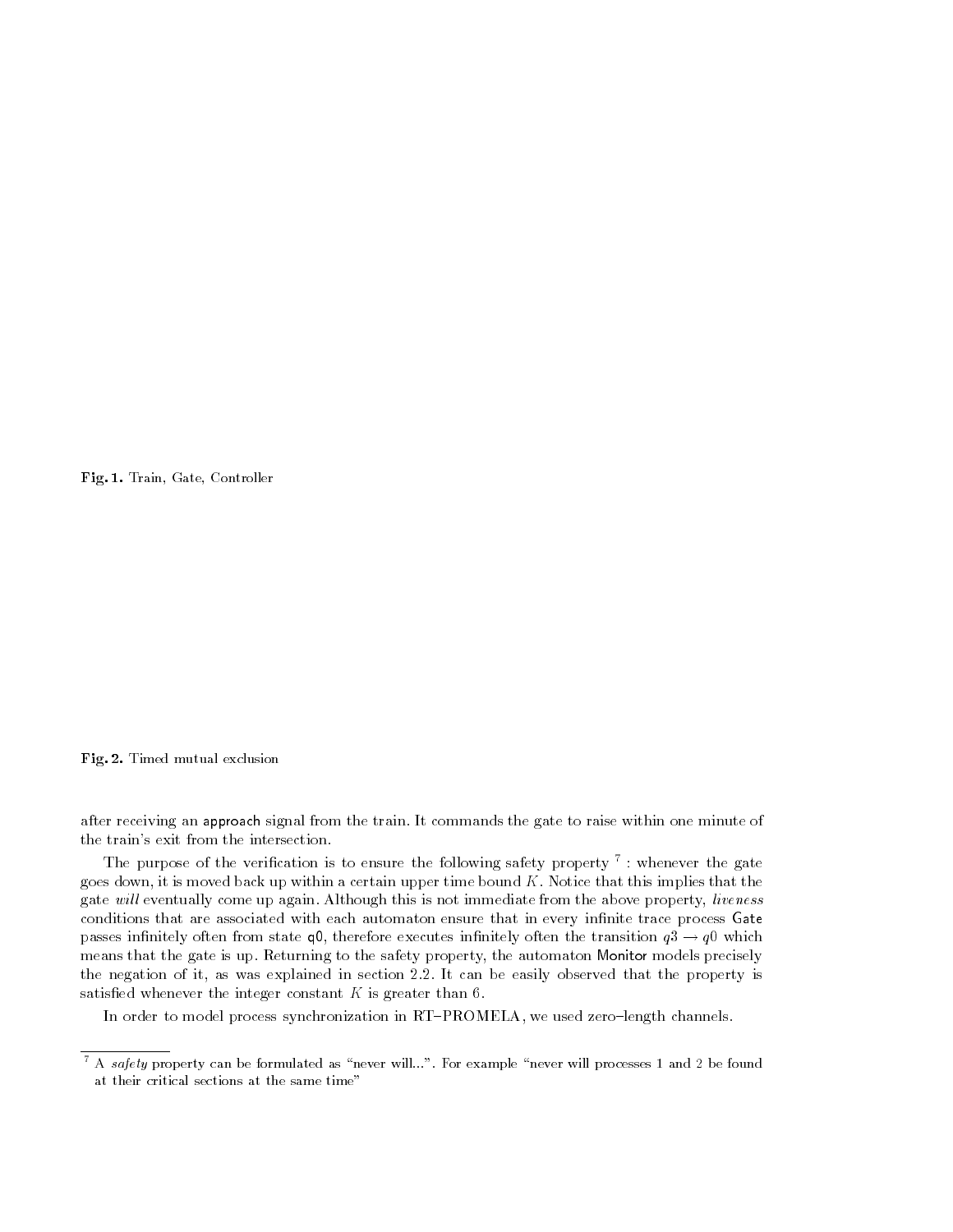Fig. 3. Two ATM switches

**Timed Mutual Exclusion:** In this protocol, there exist *n* identical processes, as shown in figure 2. Each process is labeled with a unique identifier  $i \in 1..n$ . It is initially idle, but at any time may begin executing the protocol provided the value of a global variable x is 0. It then delays for up to  $\Delta_B$ seconds before assigning the value i to x. It may enter its critical section within  $\delta_c$  seconds provided the value of x is still i. Upon leaving its critical section, it reinitializes x to zero. There is another global variable, crit, used to keep count of the number of processes in the critical section. The auto{ increment (auto-decrement) of the variable is done simultaneously with the test (reset of x to zero). This is modeled in RT-PROMELA using atomic sequences. As usual, we need to verify that no two processes are ever in their critical sections at the same time. The property is satised whenever  $\Delta_B > \delta_c$ .

Verifying the round-trip delay of an ATM switch : An  $ATM$  switch [Sid91, KSC91] is a chip used as part of the Asynchronous Transfer Mode network protocol for Broadband Interactive Services Data Networks (B-ISDN). It consists of four input and four output links, each one of 400 Mbits/sec bandwidth. In ATM, information is transferred in cells of fixed length (53 bytes). These cells are routed using *virtual circuits*  $\cdot$  (VCs), which have different priorities. There exists a *flow-control* mechanism, where a special control packet, called *token*, is used to signal to a sender, that the receiver is ready

 $^\circ$  1 here exist also  $virtual$   $paths$ , which are collections of VUs, but will be ignored, since the chip itself cannot distinguish them from VCs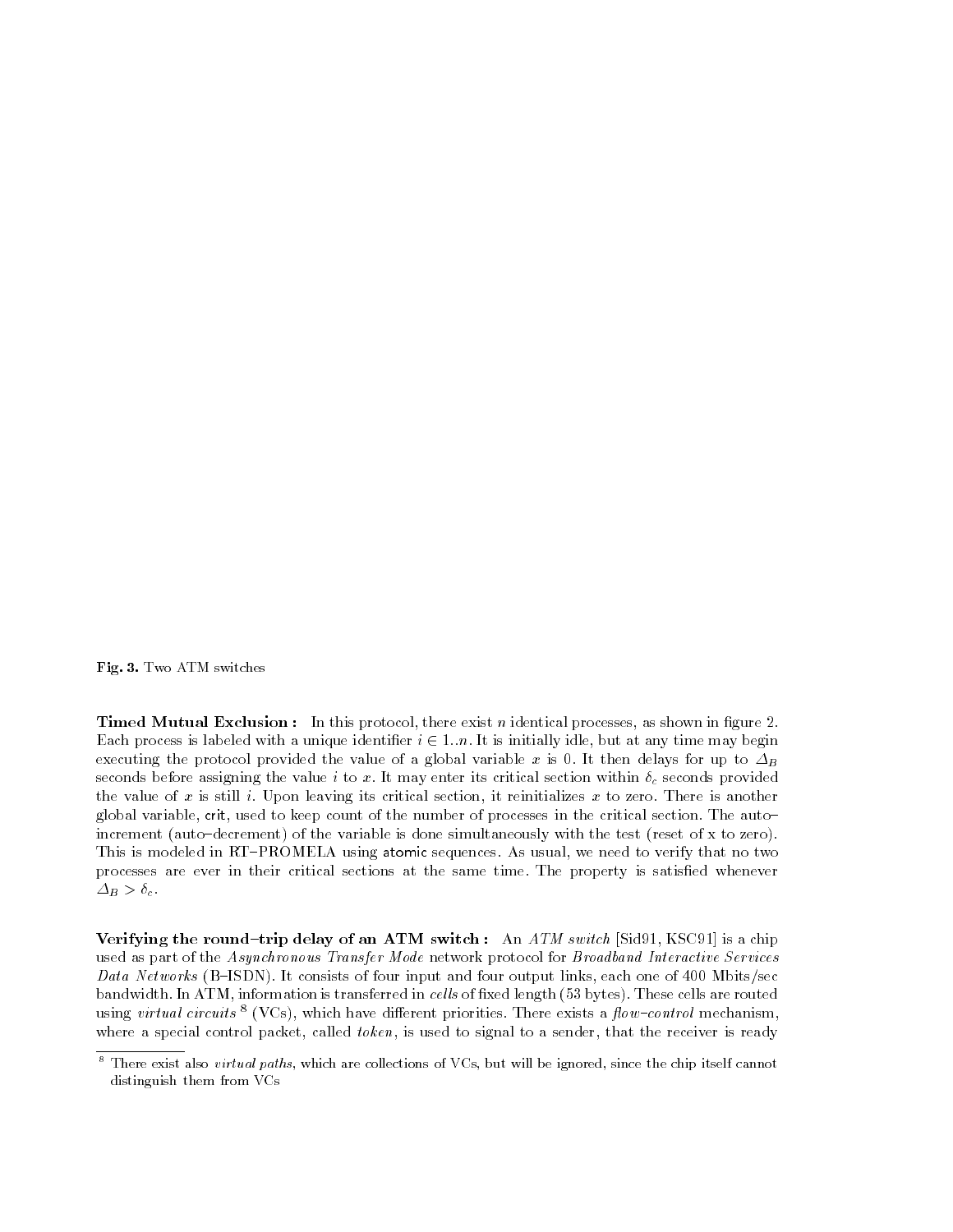to accept a new high priority cell. For this purpose, each chip has a  $flow$ -control-buffer, which stores the incoming tokens, as well as a *cell-buffer*, used to store the incoming high priority cells.

In our simplified example, we assume two adjucent chips, say,  $A$  and  $B$  (see figure 3). We are interested in computing the round-trip delay. This is defined in [Sid91, KSC91] as "the delay between the start of two consecutive transmissions of cells of the highest priority", since the chips deal with VCs of different priorities. We make two assumptions :

- 1. Chip A has always a high priority cell waiting to be transmitted to B.
- 2. A high priority cell which is sent from B to C is not flow-controlled by C, that is, chip C is always ready to receive it from B.

The first hypothesis allows us to ignore the cell-buffer of chip A, while the second allows us to ignore the flow-control-buffer of B. The timing assumptions of the system are the following :

- 1. each chip operates on a cycle of 54 clock *ticks*, that is, between any two packet transmissions, there is a delay of exactly 54 ticks ;
- 2. the delay between the selection of the next packet to be send and its transmission is between 4 and 10 ticks ;
- 3. the transmission of a token takes between 11 and 33 ticks ;
- 4. the transmission of a high priority cell takes exactly 3 ticks ;

Based on these assumptions, we prove that the round-trip delay is never greater than 108 clock ticks, while it cannot be less, of course, than 54 ticks. In other words, under the above conditions, at most one low priority packet gets transmitted between any two successive transmissions of high priority cells.

The specification of the mutual-exclusion protocol can be found in the appendix, as a sample RT-PROMELA program.

### 5.2 Proving safety properties

We used three different methods to verify the properties of the systems above. In the case of TGC, the monitor process moves to an error state marked with an accept label, where it stays forever. We ran the validator with the "-a" option to search for acceptance cycles. Notice that in this simple case, maximization wasn't necessary. The results are shown in table 5.2.

The specification of fischer's mutual-exclusion protocol includes a never-claim. This monitors the system and announces an error if it finds out that more than one processes are in the critical section. We verified the correctness of the protocol when  $\Delta_B = 1$ ,  $\delta_c = 2$  for up to 4 processes, while in the case of 5 the validator refused to terminate. On the other hand, the erroneous case ( $\Delta_B = 2$ ,  $\delta_c = 1$ ) is very little affected by the size of the problem, since the error is found and announced early on. We managed to ran the wrong case for more than 23 processes. The results of this example are shown in table 5.2.

Finally, for the ATM switch, we make use of a clock RT which keeps count of the round-trip delay, and test the value of the clock each time a new high-priority cell is sent. If  $RT$  is between 54 and 108, it is reset to zero and the system continues normally. If the clock is strictly less than 54 or greater then 108, the error is announced. The performance results are shown in table 5.2.

Time is measured in seconds, and memory in megabytes.

|                | states | transitions DBMs time memory |  |  |
|----------------|--------|------------------------------|--|--|
| œ<br>erroneous |        |                              |  |  |
| correct        |        |                              |  |  |

Table 1. Results of train, gate, controller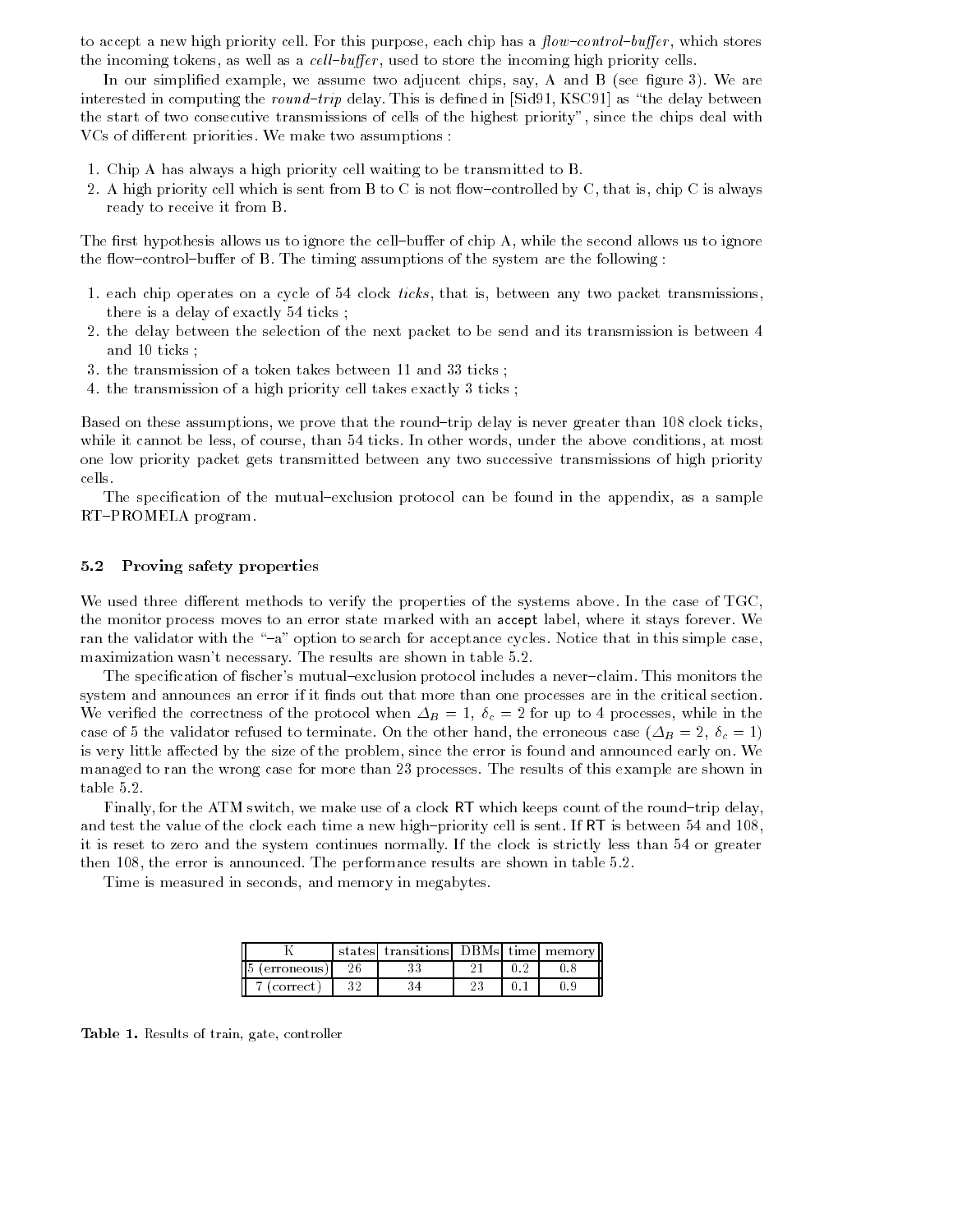|                | specification                                                                 | states | transitions | DBMs  | time | memory  |
|----------------|-------------------------------------------------------------------------------|--------|-------------|-------|------|---------|
|                | $ 23 \Delta_B = 2, \ \delta_c = 1$                                            | 327    | 352         | 172   | 10.1 | 1.7     |
|                | (erroneous)                                                                   |        |             |       |      |         |
|                | $\Delta_B=2, \ \delta_c=1$                                                    | 93     | 100         | 46    | 0.1  | 0.9     |
| 5              | (erroneous)                                                                   |        |             |       |      |         |
|                | $\Delta_B = 1, \ \delta_c = 2[825,610 + ?]1,269,690 + ?]32,265 + ?]1,724 + ?$ |        |             |       |      | $6 + ?$ |
|                | (correct)                                                                     |        |             |       |      |         |
|                | $\Delta_B=2, \ \delta_c=1$                                                    | 80     | 86          | 39    | 0.1  | 0.8     |
| $\overline{4}$ | (erroneous)                                                                   |        |             |       |      |         |
|                | $\Delta_B=1, \ \delta_c=2$                                                    | 28,254 | 43,490      | 1,869 | 37.5 | 2.2     |
|                | (correct)                                                                     |        |             |       |      |         |
|                | $\Delta_B=2, \delta_c=1$                                                      | 67     | 72          | 32    | 0.1  | 0.8     |
| 3              | (erroneous)                                                                   |        |             |       |      |         |
|                | $\Delta_B=1, \delta_c=2$                                                      | 974    | 1,385       | 127   | 0.4  | 1.2     |
|                | (correct)                                                                     |        |             |       |      |         |
|                | $\Delta_B=2, \delta_c=1$                                                      | 54     | 58          | 17    | 0.1  | 0.8     |
| $\mathfrak{D}$ | (erroneous)                                                                   |        |             |       |      |         |
|                | $\Delta_B=1, \delta_c=2$                                                      | 54     | 70          | 13    | 0.1  | 0.8     |
|                | (correct)                                                                     |        |             |       |      |         |

Table 2. Results of Fischer's mutual-exclusion protocol

|  | <b>I</b> states transitions DBMs time memory |  |  |
|--|----------------------------------------------|--|--|
|  |                                              |  |  |

Table 3. Results of round-trip delay verification

# 6 Conclusions

We have presented the theory and practice of the extensions made to PROMELA, to include realtime semantics. The extended language, RT-PROMELA, allows for a special kind of global variables, which represent the clocks of the system. The statements of the language can contain simple linear constraints which restrict the possible values of a clock, or the relative values between two clocks. This changes the executability semantics of a statement, which can which can be executed only if, in addition to the restrictions imposed by standard PROMELA, the constraints do not come against the current state of the clocks. Apart from constraints, clocks can also be reset simultaneously with the execution of a statement.

The semantics of a specification in RT-PROMELA are given in terms of timed transition systems. The problem of verication is reduced to checking if the set of all possible valid paths (that is, the language of the system) is empty.

This time model permits the specification of a large class of real-time systems. We illustrate its power by three examples, which have been already considered in the bibliography, thus, allow for comparisons.

Putting clocks in an untimed specification usually increases the size of the state space. There are cases where timing constraints restrict the number of possible behaviors of the system, thus creating

|                 | model   states   transitions   DBMs   time   memory |       |     |
|-----------------|-----------------------------------------------------|-------|-----|
| lluntimed 1.298 | -3.314                                              |       |     |
| timed 19.197    | 47.180                                              | 1.225 | 2.3 |

Table 4. Results of leader-election protocol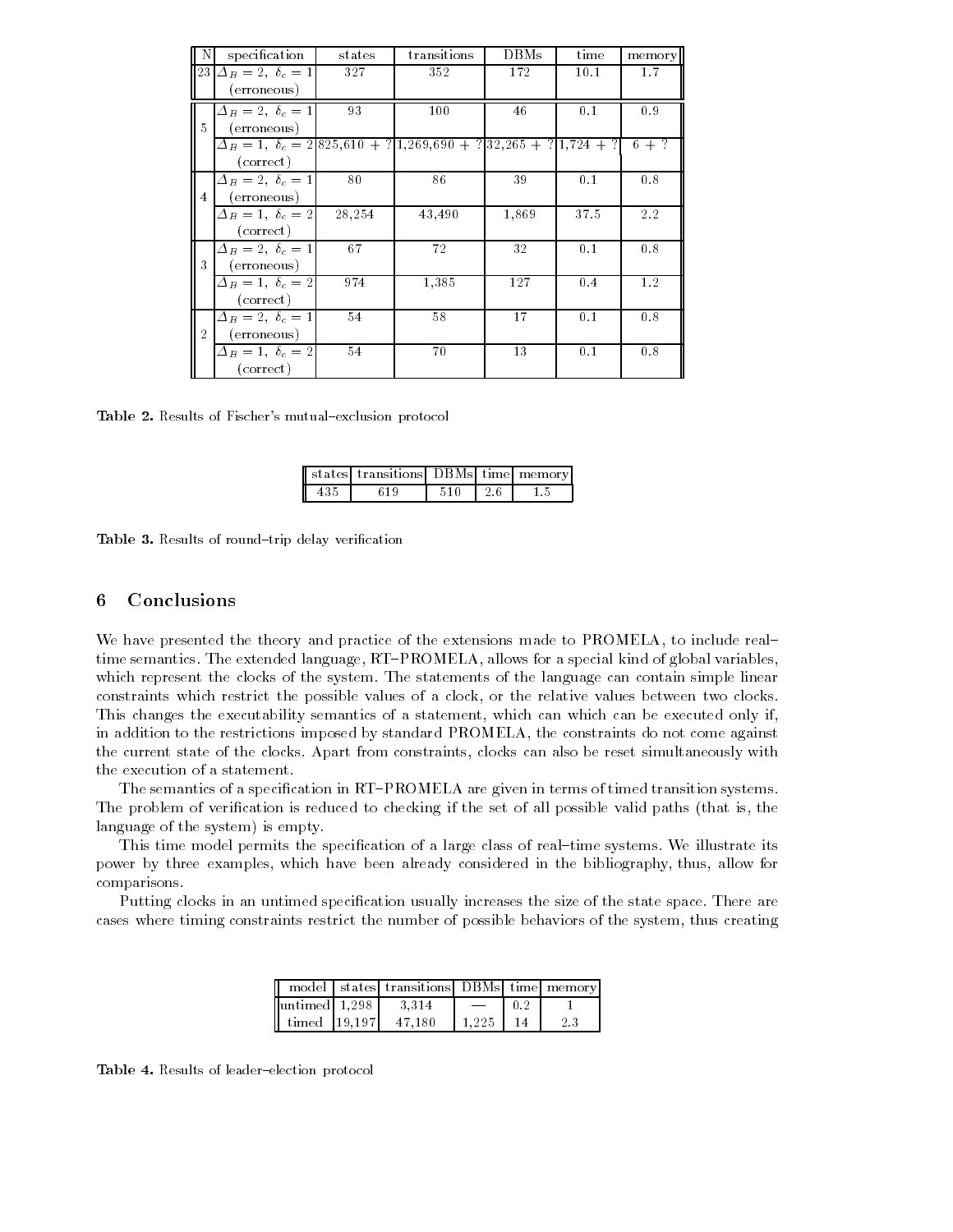less states than the untimed model. However, most of the times, the size is signicantly increased, up to one or two orders of magnitude, as it is shown in table 5.2. There, we show the results obtained by an exhaustive depth-first search performed on an untimed and a timed model of the leader-election protocol [DKR82].

Therefore, future work mainly concerns the research for methods of reduction. The size of larger examples makes their analysis prohibitive. The new version of untimed Spin implements the partialorder method presented in [Pel94, HP94]. It would be very interesting to see whether this reduction preserves time properties, and under which conditions. Apart from the above, older methods for on the  $\eta$  minimization of the state space exist  $|A \cup D|$  92b] and should be also tried out.

# References

- [ACD90] R. Alur, C. Courcoubetis, and D. Dill. Model-checking for real-time systems. In Proceedings of the 5th Symposium on Logic in Computer Science, pages  $414-425$ , Philadelphia, June 1990.
- [ACD+ 92a] R. Alur, C. Courcoubetis, D. Dill, N. Halbwachs, and H. Wong-Toi. An implementation of three algorithms for timing verication based on automata emptiness. In RTSS 1992, proceedings, 1992.
- [ACD+ 92b] R. Alur, C. Courcoubetis, D. Dill, N. Halbwachs, and H. Wong-Toi. Minimization of timed transition systems. In CONCUR 1992, proceedings. Lecture Notes in Computer Science, Springer-Verlag, 1992.
- [AD90] Ra jeev Alur and David Dill. Automata for Modeling Real-Time Systems. In Automata, Languages and Programming : 17th Annual Colloquium, volume 443 of Lecture Notes in Computer Science, pages 322-335, 1990. Warwick University, July 16-20.
- [Alu91] R. Alur. Techniques for Automatic Verification of Real-Time Systems. PhD thesis, Stanford University, 1991.
- [Büc62] R. Büchi. On a decision method in restricted second order arithmetic. In Proc. Int. Congr. Logic, Method and Philos. Sciences. Stanford U. Press, 1962.
- [CDCT92] C. Courcoubetis, D. Dill, M. Chatzaki, and P. Tzounakis. Verification with real-time COSPAN. In Proceedings of the Fourth Workshop on Computer-Aided Verification, Lecture Notes in Computer Science. Springer-Verlag, 1992.
- [Dil89] D. Dill. Timing assumptions and verification of finite-state concurrent systems. In Proc. Workshop on Computer Aided Verification, CAV89, Grenoble, June 1989. Lecture Notes in Computer Science, Springer-Verlag.
- [DKR82] Dolev, Klawe, and Rodeh. An O(n log n) unidirectional distributed algorithm for extrema finding in a circle. *J. of Algs*,  $3:245{-}260$ ,  $1982$ .
- [Hol90] G.J. Holzmann. Design and Validation of Protocols. Prentice-Hall, 1990.
- [Hol94] G.J. Holzmann. Basic spin manual. Technical report, AT&T, Bell Laboratories, 1994.
- [Hol95] G.J. Holzmann. What's new in spin. Technical report, AT&T, Bell Laboratories, 1995.
- [HP94] G.J. Holzmann and Doron A. Peled. An improvement in formal verication. In Proceedings of the 7th International Conference on Formal Description Techniques, FORTE94, Berne, Switcherland, october 1994.
- [KSC91] M. Katevenis, S. Sidiropoulos, and C. Courcoubetis. Weighted round-robin cell multiplexing in a general purpose ATM switch chip. IEEE JSAC,  $9(8):1265-1279$ , 1991.
- [Lam87] L. Lamport. A fast mutual exclusion algorithm. ACM Transactions on Computer Systems, 5(1):1-11, 1987.
- [Lam93] N. Lambrogeorgos. Verication of real-time systems: a case study of discrete and dense time models, 1993. Available only in greek.
- [Pel94] Doron A. Peled. Combining partial order reductions with on-the-fly model checking. In Proceedings of the 6th International Conference on Comptuter Aided Verification, CAV94, Stanford, California, june 1994.
- [Sid91] S. Sidiropoulos. A general purpose ATM switch. architecture and feasibility study, 1991.

## Acknowledgments

We wish to thank Gerard Holzmann for providing numerous answers regarding the implementation, as well as for attentively reading the paper and making useful remarks.